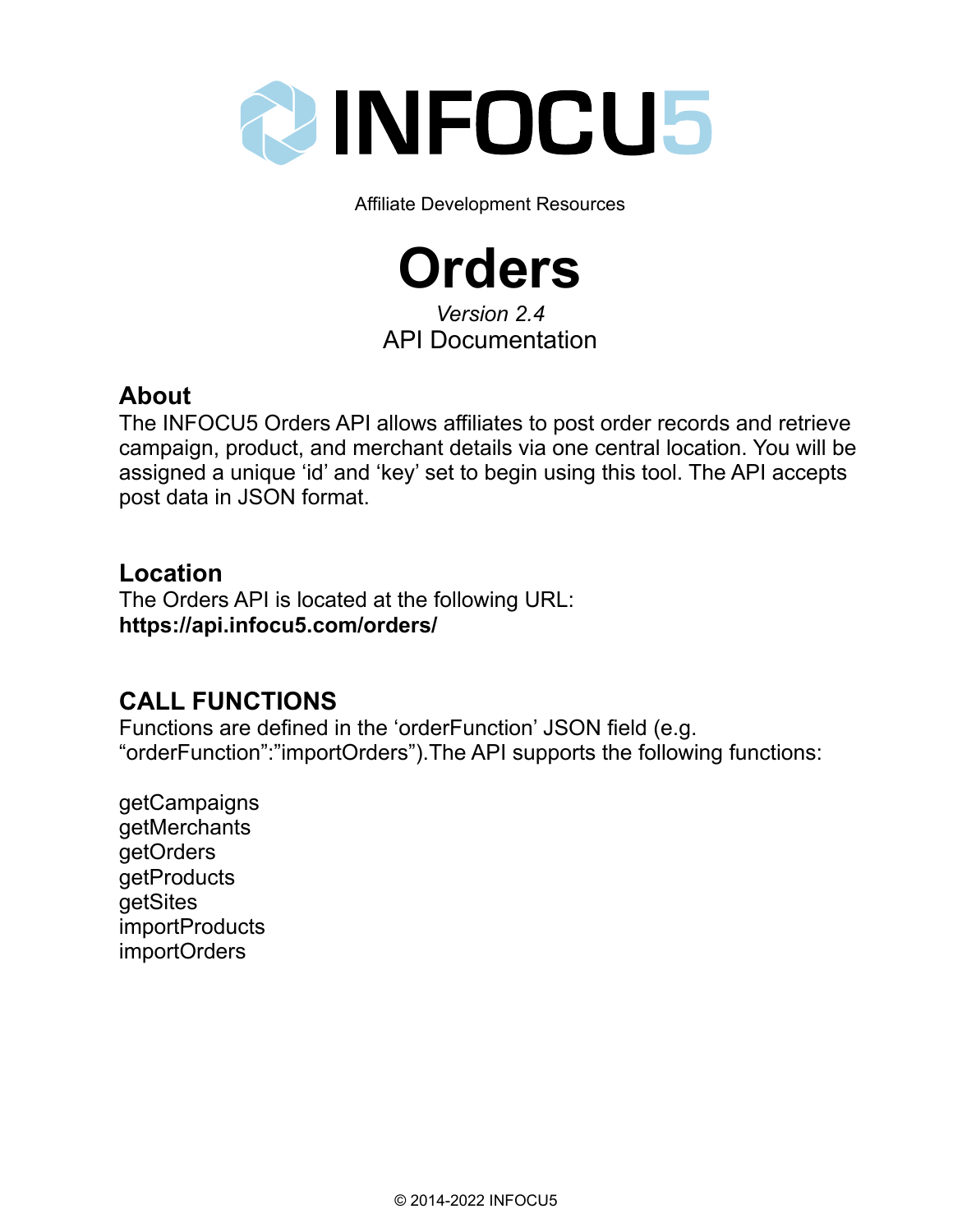# **CALL FUNCTION:** getCampaigns

Fetches a list of all current campaigns available. The results may include campaigns you own and campaigns you are able to interact with, filtered by a variable.

#### **Variables**

The API takes the following variables posted in JSON format:

| <b>Name</b>   | <b>Required</b> | Value                                                                                                                              |
|---------------|-----------------|------------------------------------------------------------------------------------------------------------------------------------|
| affiliateID   | Y               | 12 character alphanumeric id string<br>assigned to affiliates                                                                      |
| affiliateKey  | Y               | 32 character alphanumeric password<br>string assigned to affiliates                                                                |
| orderFunction | Y               | "getCampaigns"                                                                                                                     |
| showAll       |                 | "y" / "n"<br>Selecting "y" will return all campaigns<br>available to you. Selecting "n" will<br>return only campaigns owned by you |

#### **Response**

| Name            | Value                                               |
|-----------------|-----------------------------------------------------|
| responseCode    | Numeric code representing the result of the<br>call |
| responseMessage | Descriptive message of the result of the call       |
| responseDetails | Array of campaigns returned by the call             |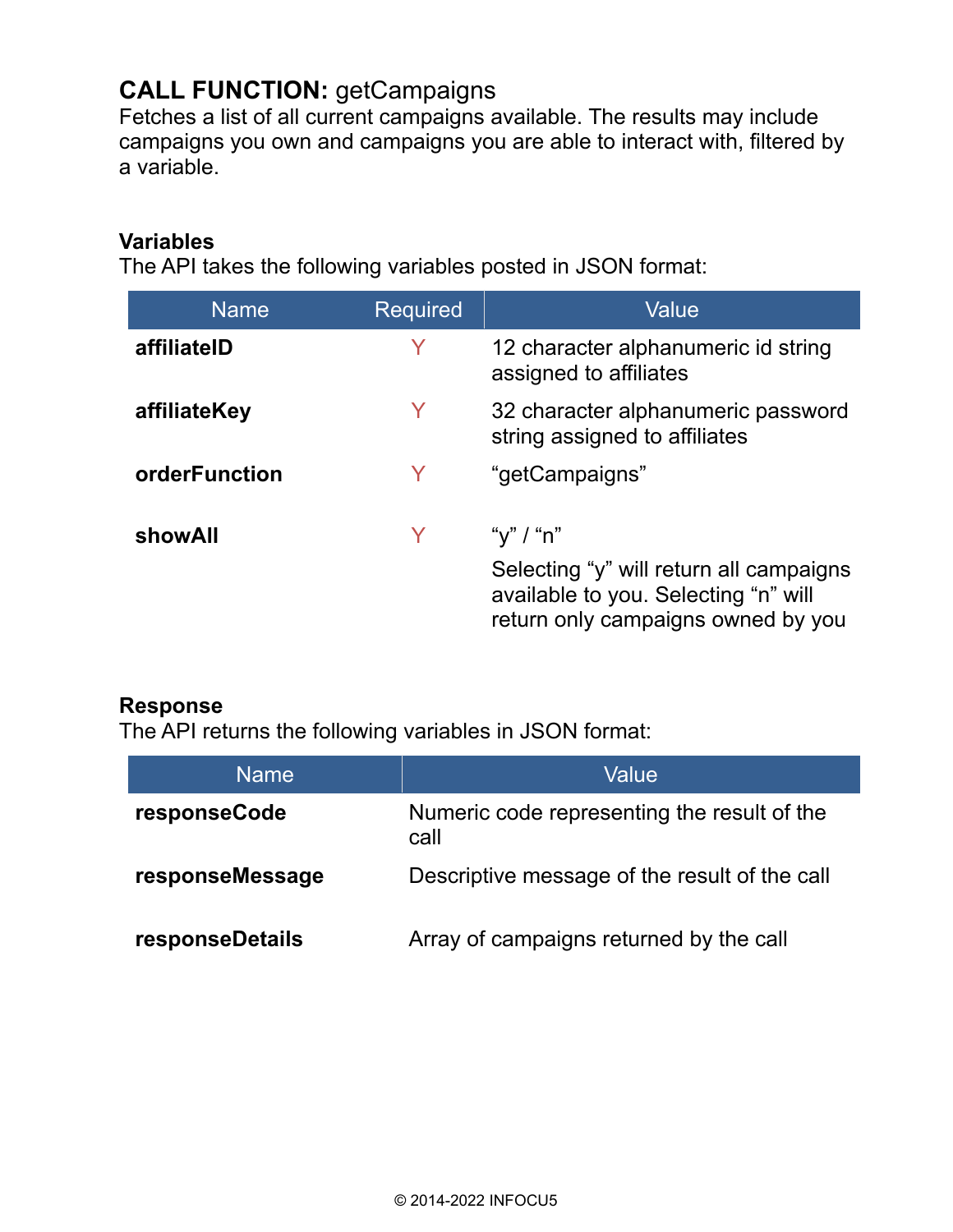### **responseDetails (array structure)**

| campaignID<br>campaignName<br>campaignProducts                                                                                                                                                                                                                                                                         | ID of Campaign<br>Campaign Name<br>Array of products associated with campaign                                                                                                                                                                                                                                                                                                                                                                     |
|------------------------------------------------------------------------------------------------------------------------------------------------------------------------------------------------------------------------------------------------------------------------------------------------------------------------|---------------------------------------------------------------------------------------------------------------------------------------------------------------------------------------------------------------------------------------------------------------------------------------------------------------------------------------------------------------------------------------------------------------------------------------------------|
| productID<br>productName<br>productCurrency<br>productPrice<br>productTrialPrice<br>productTrialDays<br>productConversionPrice<br>productRecurringPrice<br>productRecurringDays<br>productRecurringCount<br>productVendor<br>productMerchant<br>productMerchantIDs<br>${ex.}$<br>productid<br>campaignId<br>shippingId | Product ID<br><b>Product Name</b><br>3 character currency code<br>Product price per unit<br>Product trial price (optional)<br>Product trial days (optional)<br>Product conversion price (optional)<br>Product recurring price (optional)<br>Product recurring days (optional)<br>Product recurring count (optional)<br><b>Vendor Name</b><br><b>Merchant Name</b><br>Array of product codes for merchant configuration<br>"111"<br>"222"<br>"333" |
|                                                                                                                                                                                                                                                                                                                        |                                                                                                                                                                                                                                                                                                                                                                                                                                                   |

#### **Response Codes**

The API will return the following response codes in JSON format:

| Code | Value                                               |
|------|-----------------------------------------------------|
| 1    | <b>Success</b>                                      |
| 80   | Improperly formatted request (JSON format required) |
| 100  | Invalid ID and Transaction Key combination          |
| 340  | No Campaigns available                              |
| 800  | Invalid function                                    |
| 900  | The interface encountered an error                  |

## **Example JSON format**

The following is an example of a properly formatted JSON data structure for the API post: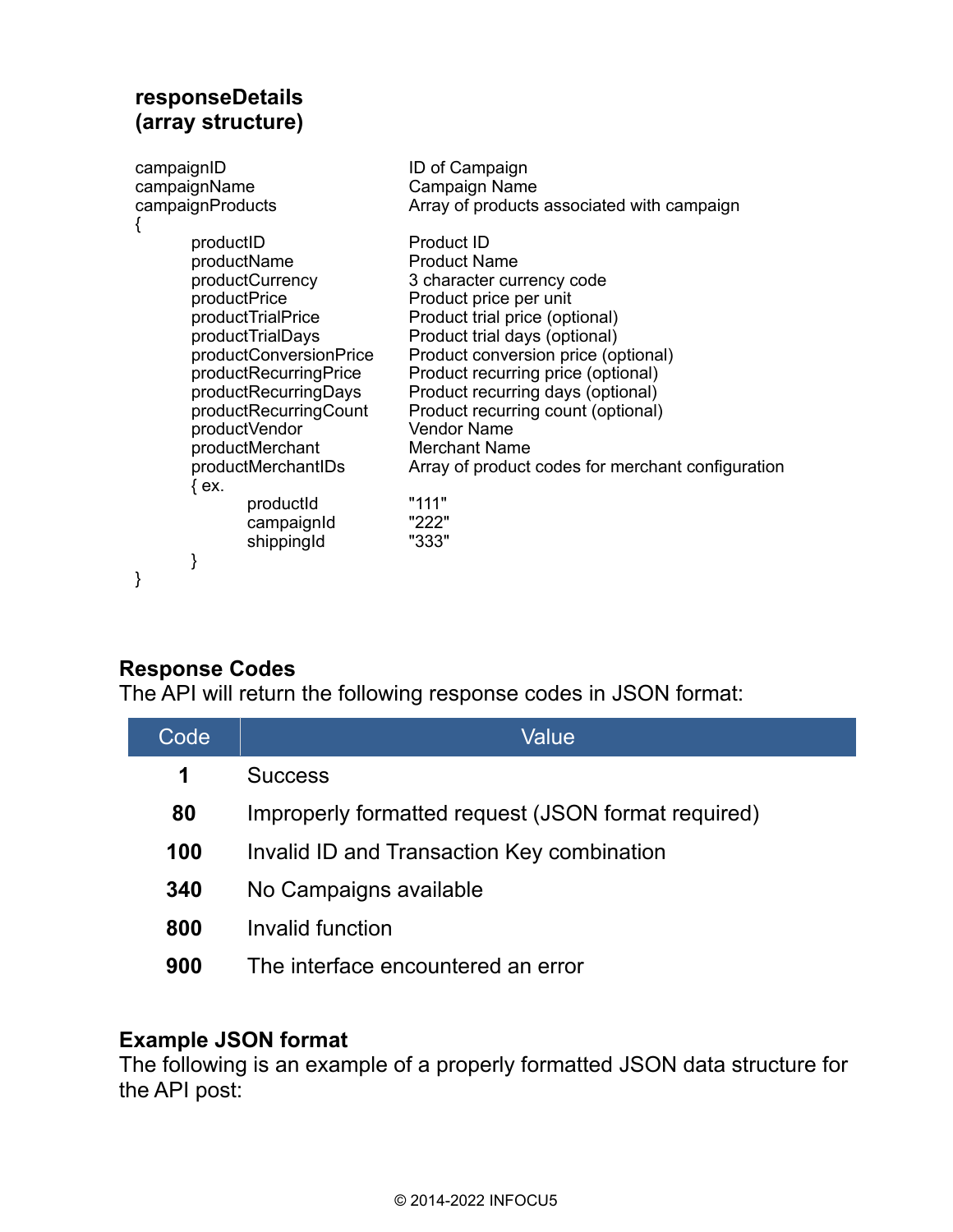```
{
  "affiliateID": " AFFILIATE ID ",
   "affiliateKey": "_AFFILIATE_KEY_",
   "orderFunction": "getCampaigns",
   "showAll": "y"
}
```
The following is an example of a JSON formatted return result for a successful transaction:

```
{
   "responseCode": 1,
   "responseMessage": "Success",
   "responseDetails": [
      {
        "campaignID": "1111",
        "campaignName": "Campaign Name",
         "campaignProducts": [
           {
              "productID": "PROD101",
              "productName": "Product Name",
              "productCurrency": "USD",
              "productPrice": "19.99",
              "productTrialPrice": "",
              "productTrialDays": null,
              "productConversionPrice": "",
              "productRecurringPrice": "",
              "productRecurringDays": null,
              "productRecurringCount": null,
              "productVendor": "Vendor Name",
              "productMerchant": "Merchant CRM: Test",
              "productMerchantIDs": {
                 "productId": "111",
                "campaignId": "222",
                "shippingId": "333"
             }
          }
       ]
     }
   ]
}
```

```
{
   "responseCode": 100,
   "responseMessage": "Invalid ID and Transaction Key combination"
}
```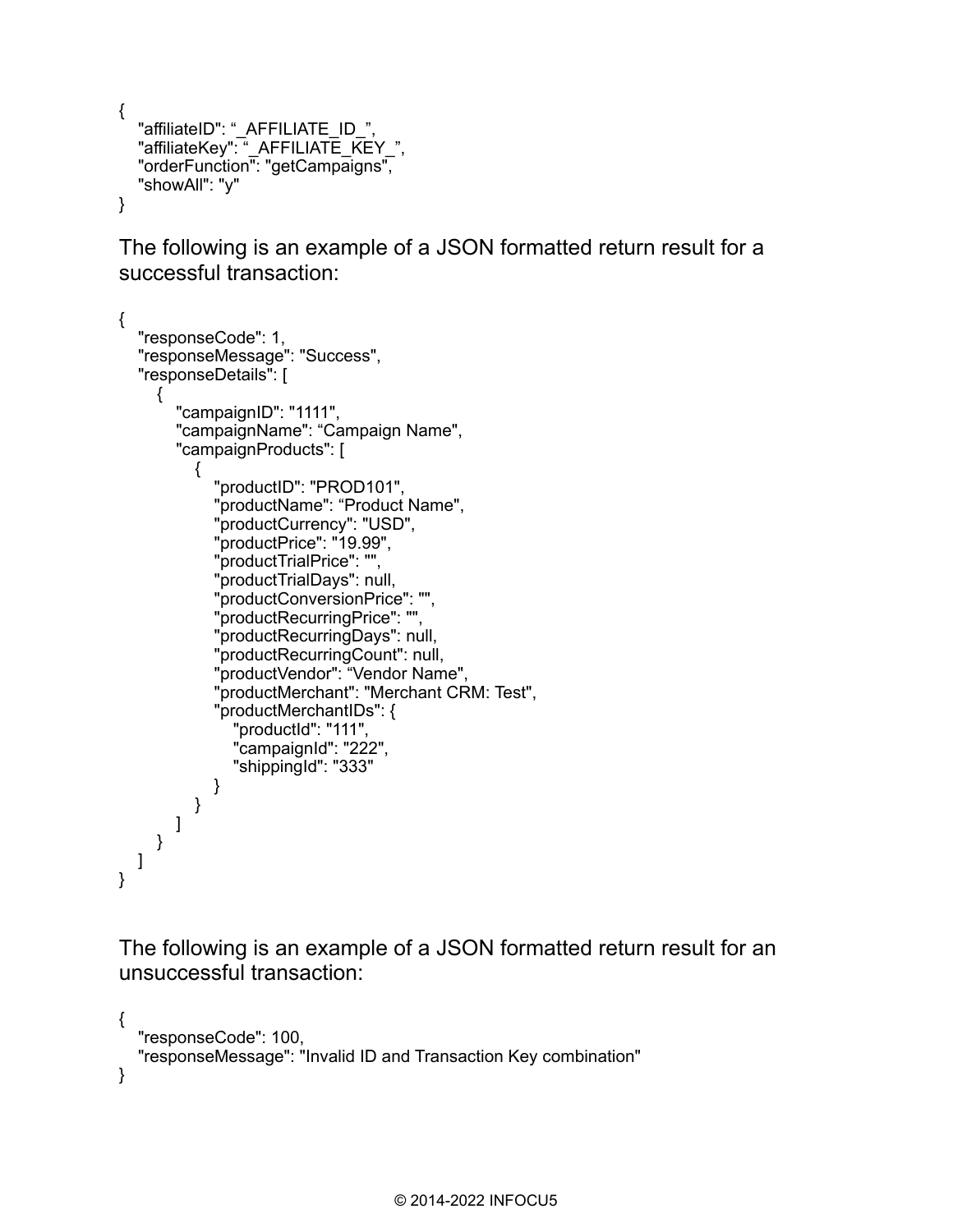## **CALL FUNCTION:** getMerchants

Fetches a list of all current merchants available. The results include merchants you are able to create products and orders with.

#### **Variables**

The API takes the following variables posted in JSON format:

| <b>Name</b>   | <b>Required</b> | Value                                                               |
|---------------|-----------------|---------------------------------------------------------------------|
| affiliateID   | Y               | 12 character alphanumeric id string<br>assigned to affiliates       |
| affiliateKey  | Y               | 32 character alphanumeric password<br>string assigned to affiliates |
| orderFunction |                 | "getMerchants"                                                      |

#### **Response**

| <b>Name</b>     | Value                                               |
|-----------------|-----------------------------------------------------|
| responseCode    | Numeric code representing the result of the<br>call |
| responseMessage | Descriptive message of the result of the call       |
| responseDetails | Array of merchants returned by the call             |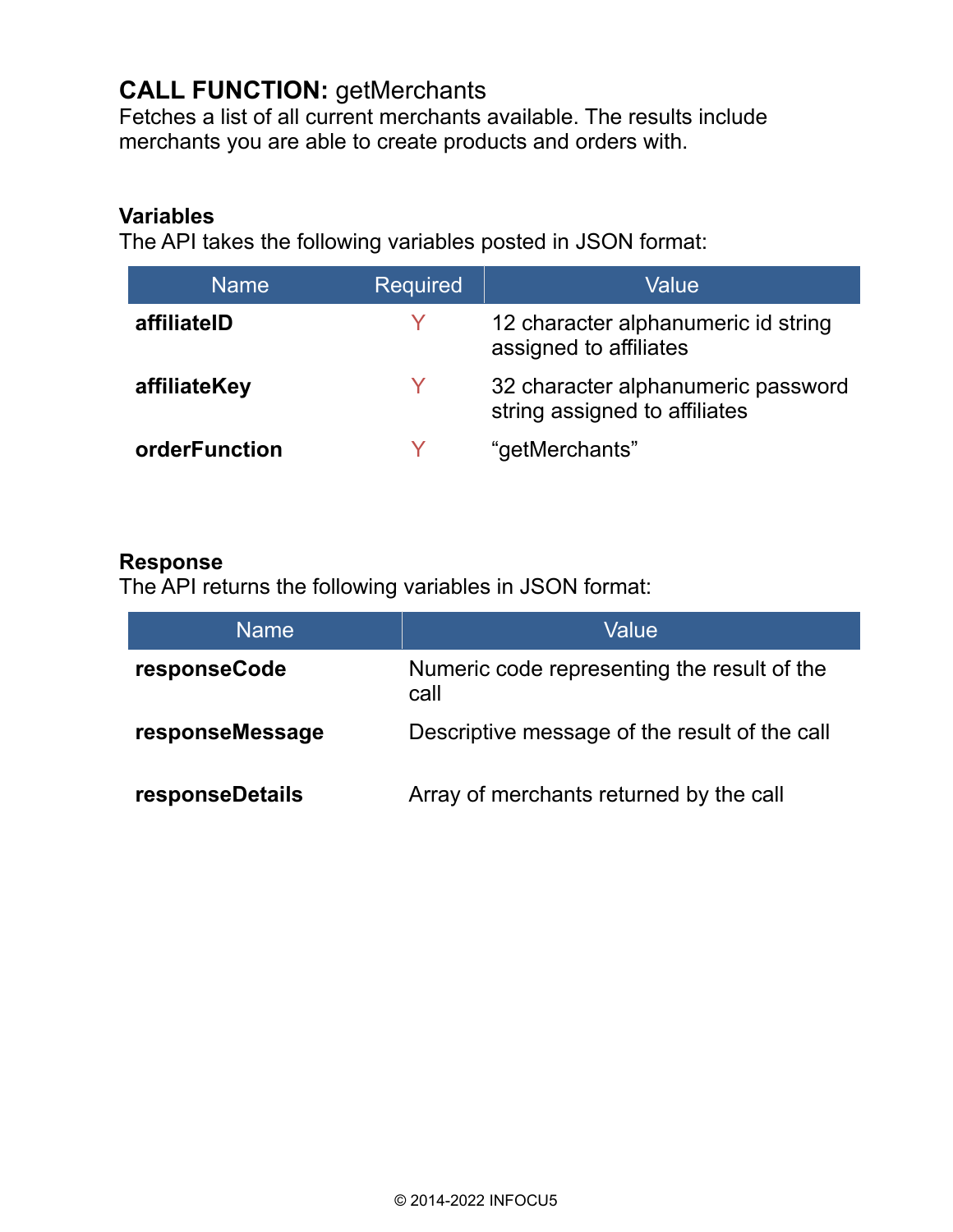### **responseDetails (array structure)**



### **Response Codes**

The API will return the following response codes in JSON format:

| Code | Value                                               |
|------|-----------------------------------------------------|
| 1    | <b>Success</b>                                      |
| 80   | Improperly formatted request (JSON format required) |
| 100  | Invalid ID and Transaction Key combination          |
| 290  | No Merchants configured                             |
| 800  | Invalid function                                    |
| 900  | The interface encountered an error                  |

#### **Example JSON format**

The following is an example of a properly formatted JSON data structure for the API post:

```
{
 "affiliateID": "_AFFILIATE_ID_",
 "affiliateKey": "_AFFILIATE_KEY_",
  "orderFunction": "getMerchants"
```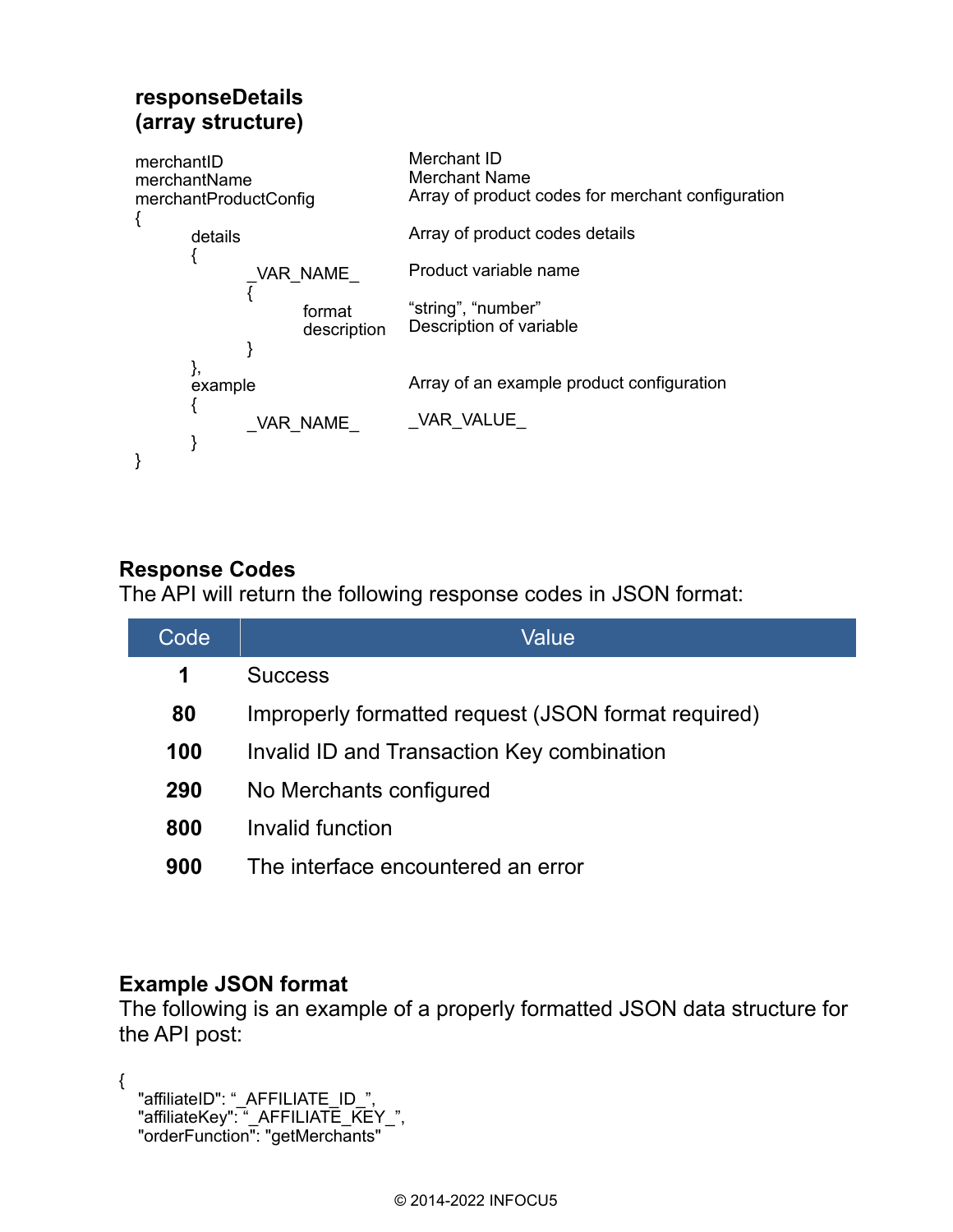The following is an example of a JSON formatted return result for a successful transaction:

```
{
   "responseCode": 1,
   "responseMessage": "Success",
   "responseDetails": [
     {
       "merchantID": 101,
       "merchantName": "Merchant CRM: Test",
       "merchantProductConfig": {
          "details": {
 "productId": {
 "format": "number",
              "description": "Unique ID of product."
 },
 "campaignId": {
              "format": "number",
              "description": "Unique ID of campaign."
 },
 "shippingId": {
              "format": "number",
              "description": "Unique ID of shipping type."
 }
 },
 "example": {
            "productId": "Product ID",
            "campaignId": "Campaign ID",
            "shippingId": "Shipping ID"
         }
      }
     }
  ]
}
```
}

```
{
   "responseCode": 290,
   "responseMessage": "No Merchants configured"
}
```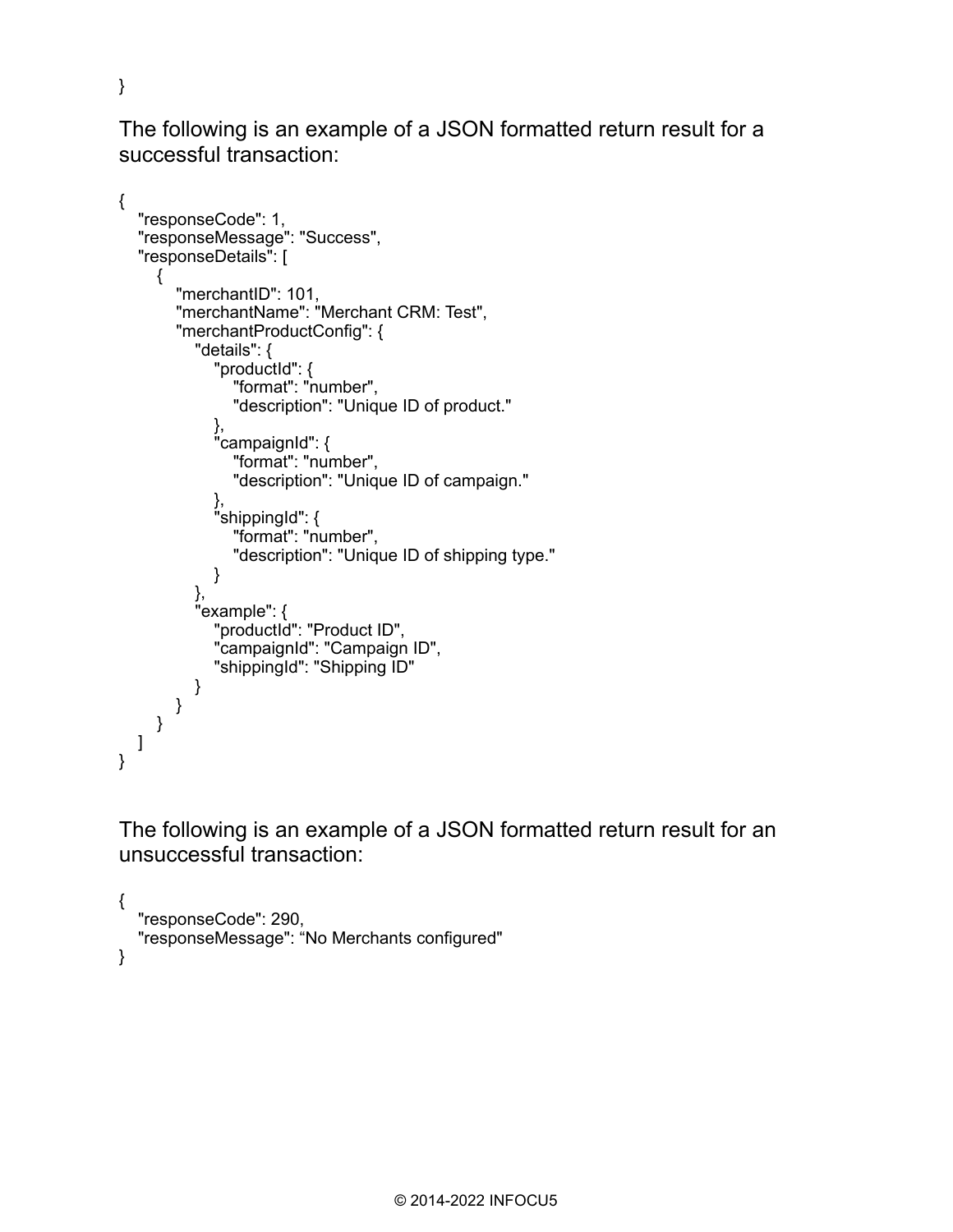## **CALL FUNCTION:** getOrders

Fetches a list of order records available, filtered by several variables.

### **Variables**

The API takes the following variables posted in JSON format:

| <b>Name</b>     | <b>Required</b> | Value                                                                                                 |
|-----------------|-----------------|-------------------------------------------------------------------------------------------------------|
| affiliatelD     | Y               | 12 character alphanumeric id string<br>assigned to affiliates                                         |
| affiliateKey    | Y               | 32 character alphanumeric password<br>string assigned to affiliates                                   |
| orderFunction   | Y               | "getOrders"                                                                                           |
| dateStart       | Y               | Start search date & time of record.<br>ISO format with UTC offset (e.g.<br>2022-01-01T00:13:13+00:00) |
| dateEnd         | Y               | End search date & time of record.<br>ISO format with UTC offset (e.g.<br>2022-01-01T13:13:13+00:00)   |
| filterCampaigns | N               | Array of campaign IDs associated<br>with the call (can be found with the<br>'getCampaigns' method)    |
| filterProducts  | N               | Array of agent IDs associated with<br>the call (can be found with the<br>'getProducts' method)        |

#### **Response**

| <b>Name</b>     | Value                                               |
|-----------------|-----------------------------------------------------|
| responseCode    | Numeric code representing the result of the<br>call |
| responseMessage | Descriptive message of the result of the call       |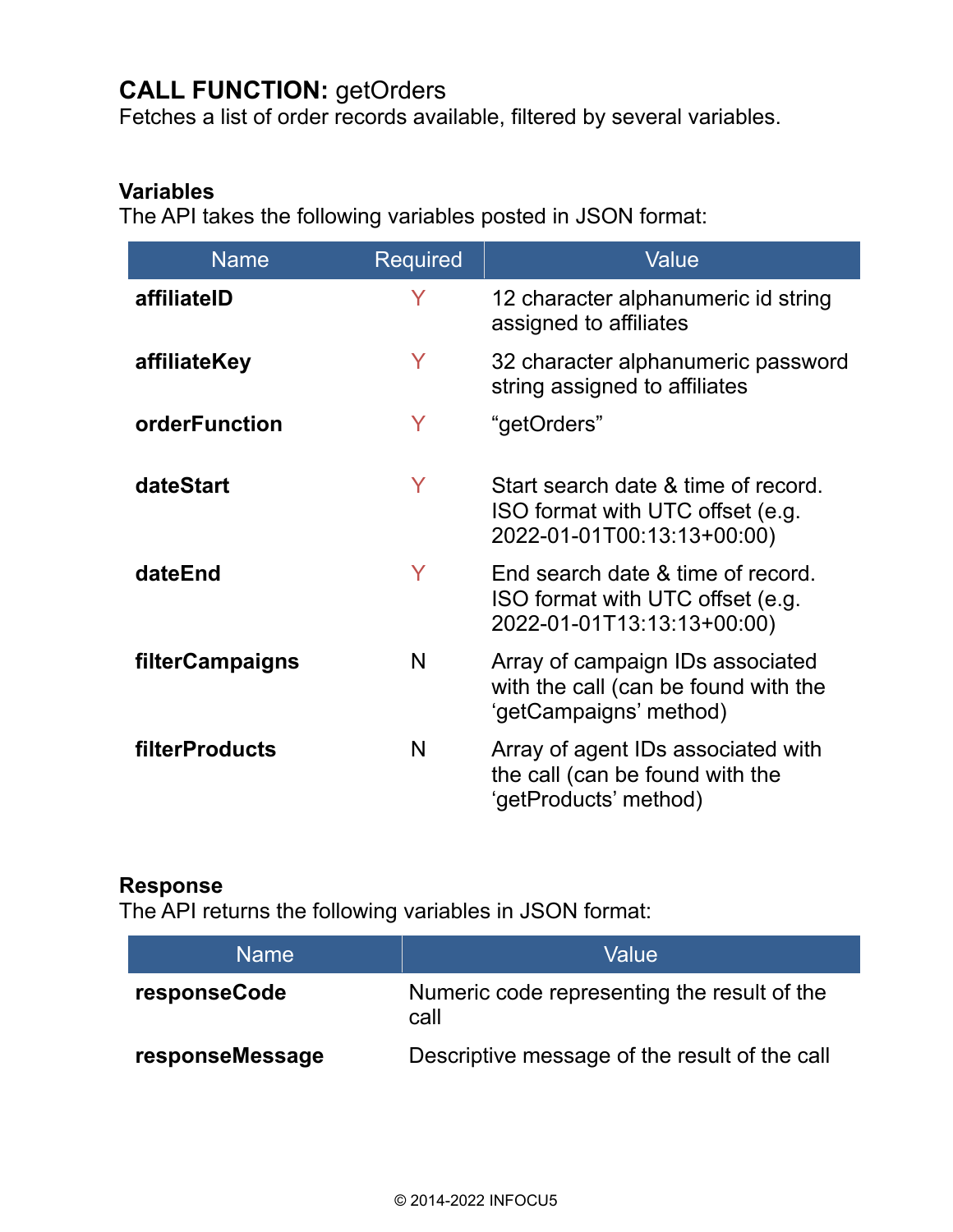responseDetails **Array of order records returned by the call**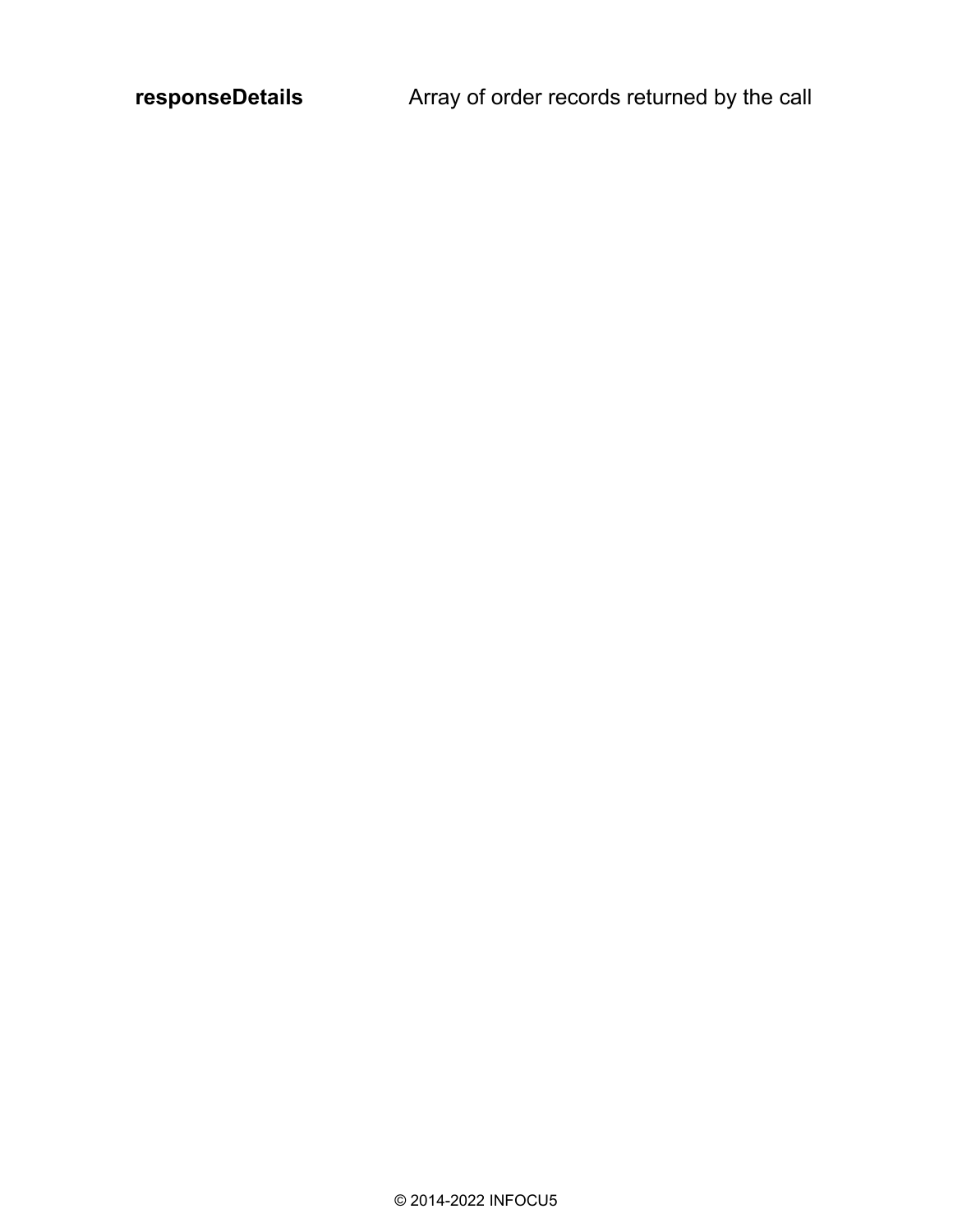#### **responseDetails (array structure)**

| ORDER ID                                                                                            | ID of order                                                                                                                                                                                                                       |
|-----------------------------------------------------------------------------------------------------|-----------------------------------------------------------------------------------------------------------------------------------------------------------------------------------------------------------------------------------|
| orderDate<br>orderCampaignID<br>orderCampaignName<br>orderAgentName<br>orderCustomer                | Date & time of order in ISO format (in GMT)<br>ID of campaign associated with order<br>Name of campaign associated with order<br>Name of agent who placed order<br>Array of customer details                                      |
| l<br>nameFirst<br>nameLast<br>email<br>addressBilling                                               | First name<br>Last name<br>Email address<br>Array of customer billing address                                                                                                                                                     |
| {<br>nameFirst<br>nameLast<br>address<br>address2<br>city<br>state<br>zip<br>country<br>phone       | <b>Billing First name</b><br><b>Billing Last name</b><br><b>Billing Address</b><br><b>Billing Address2</b><br><b>Billing City</b><br><b>Billing State</b><br><b>Billing Zip</b><br><b>Billing Country</b><br><b>Billing Phone</b> |
| }<br>addressShipping<br>{                                                                           | Array of customer shipping address                                                                                                                                                                                                |
| nameFirst<br>nameLast<br>address<br>address2<br>city<br>state<br>zip<br>country<br>phone<br>}       | <b>Shipping First name</b><br>Shipping Last name<br><b>Shipping Address</b><br><b>Shipping Address2</b><br><b>Shipping City</b><br><b>Shipping State</b><br>Shipping Zip<br><b>Shipping Country</b><br><b>Shipping Phone</b>      |
| orderSubTotal<br>orderTax<br>orderShipping<br>orderTotal<br>orderCurrency<br>orderProducts          | Order Sub-total<br>Order Tax<br><b>Order Shipping</b><br><b>Order Total</b><br>Order Currency (3 character country code i.e. USA)<br>Array of products in the order                                                               |
| l<br>productID<br>productName<br>productPrice<br>productQuantity<br>productDiscount<br>productTotal | Product ID<br><b>Product Name</b><br><b>Product Unit price</b><br><b>Product Quantity</b><br><b>Product Discount</b><br><b>Product Total</b>                                                                                      |
| }<br>orderPaymentType<br>orderPaymentLast4<br>orderPaymentExpiration                                | Payment Type (i.e. VISA)<br>Last 4 digits of card<br>Expiration of card                                                                                                                                                           |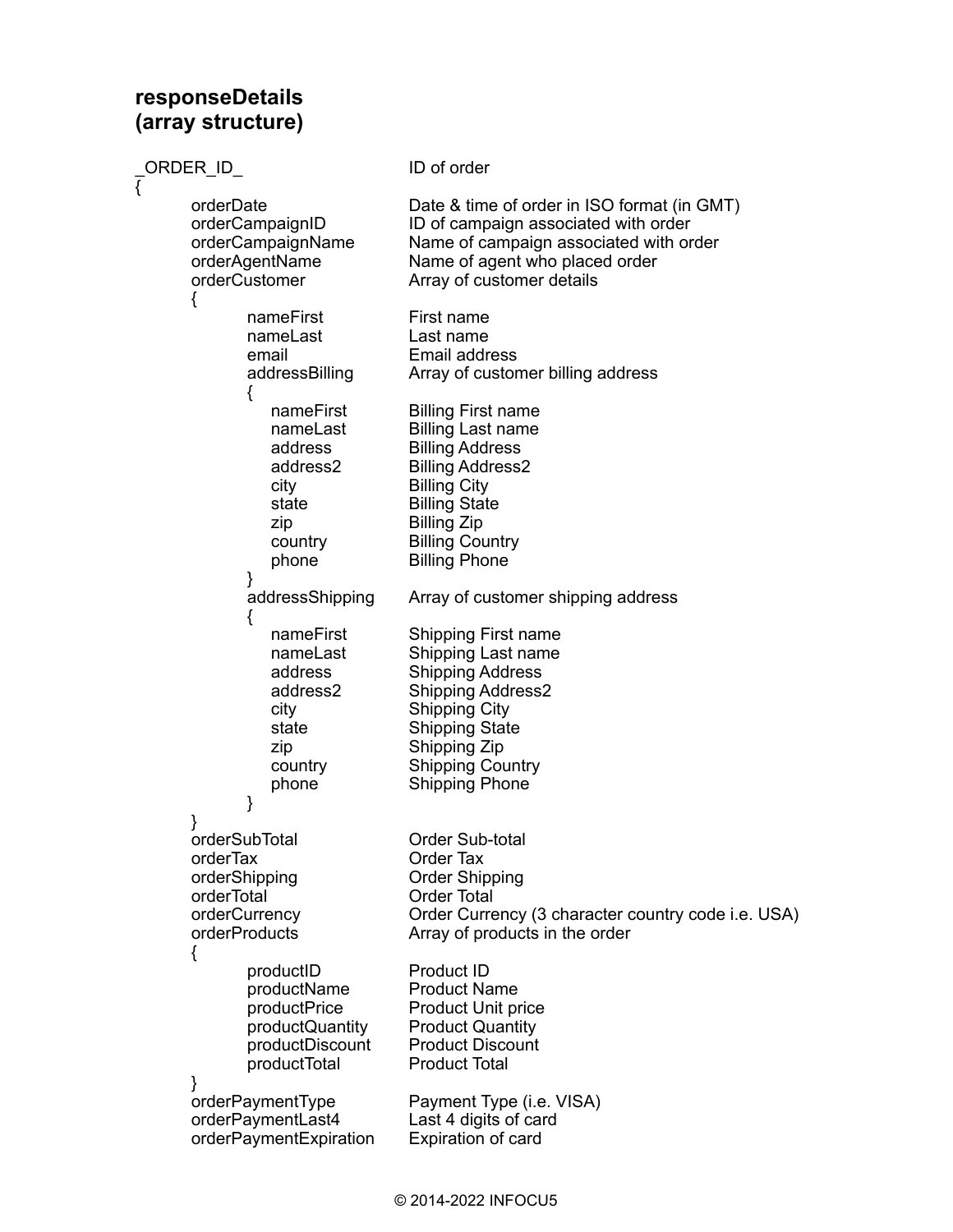#### **Response Codes**

The API will return the following response codes in JSON format:

| Code | Value                                               |
|------|-----------------------------------------------------|
| 1    | <b>Success</b>                                      |
| 80   | Improperly formatted request (JSON format required) |
| 100  | Invalid ID and Transaction Key combination          |
| 333  | No Orders found                                     |
| 800  | Invalid function                                    |
| 900  | The interface encountered an error                  |

### **Example JSON format**

The following is an example of a properly formatted JSON data structure for the API post:

```
{
   "affiliateID": "_AFFILIATE_ID_",
  "affiliateKey": "AFFILIATE_KEY",
   "orderFunction": "getOrders",
   "dateStart": "2022-01-01T00:00:00+00:00",
   "dateEnd": "2022-01-01T23:59:59+00:00",
}
```

```
{
   "responseCode": 1,
   "responseMessage": "Success",
   "responseDetails": {
       " ORDER ID'': "orderDate": "2022-01-01T19:13:59+00:00",
               "orderCampaignID": "_CAMPAIGN_ID_",
               "orderCampaignName": "Campaign Name",
               "orderAgentName": "Agent Name",
               "orderCustomer": {
                      "nameFirst": "First",
                      "nameLast": "Last",
                      "email": "email@test.com",
                      "addressBilling": {
                              "nameFirst": "First",
```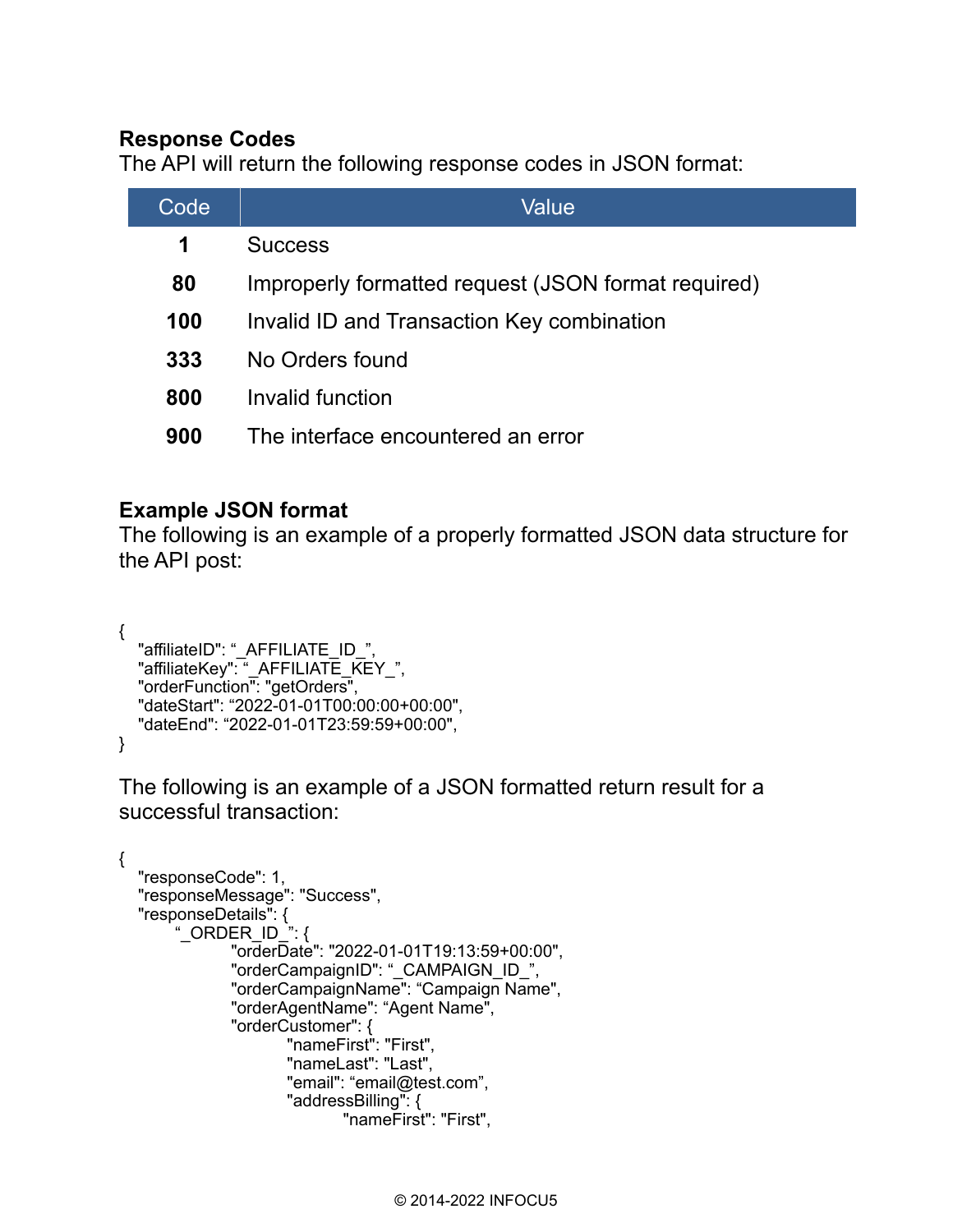```
 "nameLast": "Past",
                           "address": "111 Test Street",
                           "address2": "",
                           "city": "Testville",
                           "state": "CA",
                           "zip": "99110",
                           "country": "US",
                          "phone": "8885551212",
\},
 "addressShipping": {
 "nameFirst": "First",
                           "nameLast": "Last",
                           "address": "231 Test Ln",
                           "address2": "",
                           "city": "Testing",
                           "state": "CO",
                           "zip": "34567",
                           "country": "US",
                          "phone": "8885551313",
 }
 },
              "orderSubTotal": "49.99",
              "orderTax": "0.00",
              "orderShipping": "0.00",
              "orderTotal": "49.99",
              "orderCurrency": "USD",
              "orderProducts": [
\{ "productID": "_PRODUCT_ID_",
                     "productName": "Product Name",
                     "productPrice": "49.99",
                     "productQuantity": "1",
                     "productDiscount": "0.00",
                    "productTotal": "49.99"
 }
 ],
              "orderPaymentType": "VISA",
              "orderPaymentLast4": "1111",
              "orderPaymentExpiration": "03/2026"
         }
     }
}
```

```
{
   "responseCode": 100,
   "responseMessage": "Invalid ID and Transaction Key combination"
}
```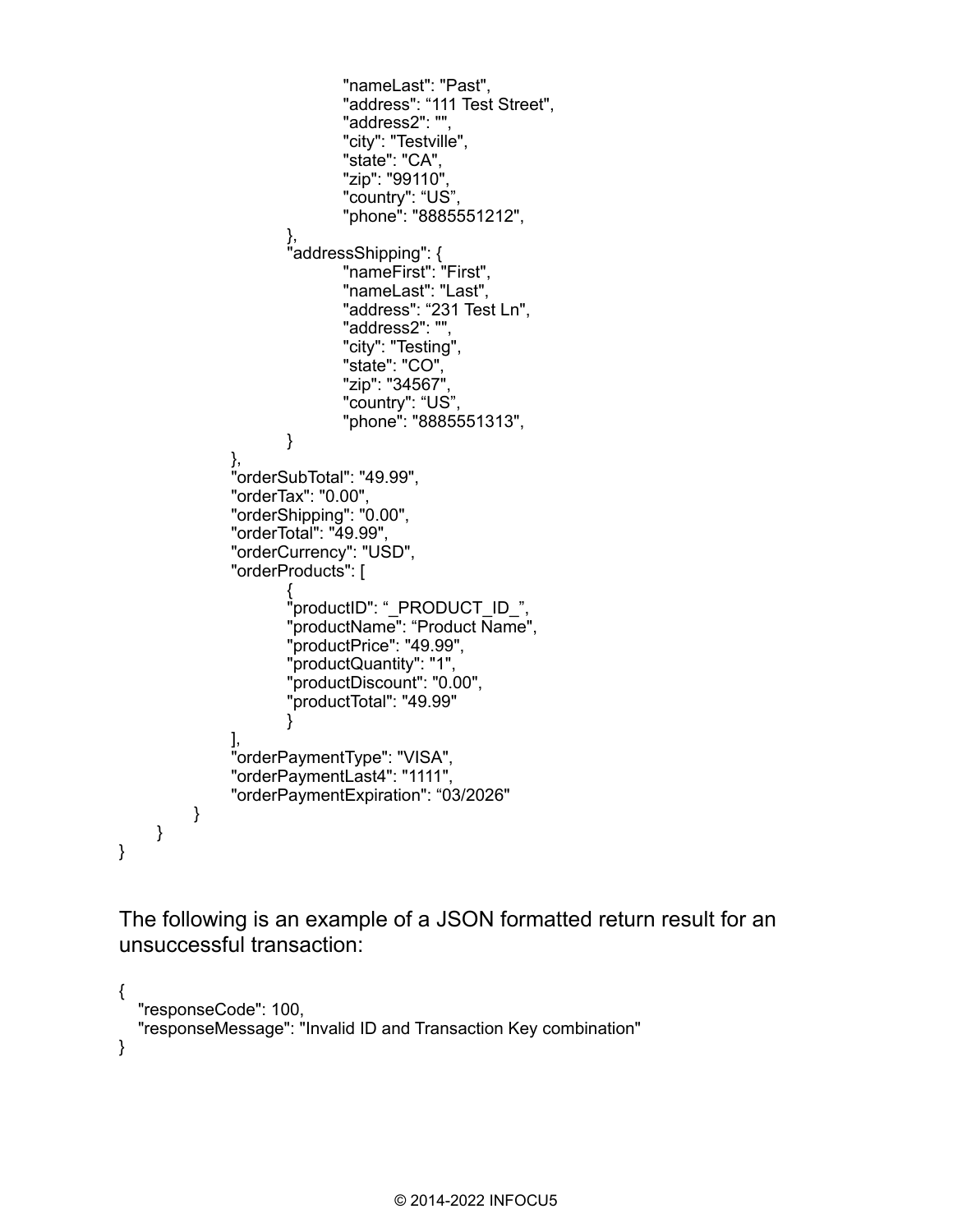# **CALL FUNCTION: getProducts**

Fetches a list of all current products available. The results may include products you own and products you are able to interact with, filtered by a variable.

#### **Variables**

The API takes the following variables posted in JSON format:

| <b>Name</b>   | <b>Required</b> | Value                                                                                                                            |
|---------------|-----------------|----------------------------------------------------------------------------------------------------------------------------------|
| affiliateID   |                 | 12 character alphanumeric id string<br>assigned to affiliates                                                                    |
| affiliateKey  | Y               | 32 character alphanumeric password<br>string assigned to affiliates                                                              |
| orderFunction | Y               | "getProducts"                                                                                                                    |
| showAll       |                 | "y" / "n"<br>Selecting "y" will return all products<br>available to you. Selecting "n" will<br>return only products owned by you |

#### **Response**

| <b>Name</b>     | Value                                               |
|-----------------|-----------------------------------------------------|
| responseCode    | Numeric code representing the result of the<br>call |
| responseMessage | Descriptive message of the result of the call       |
| responseDetails | Array of products returned by the call              |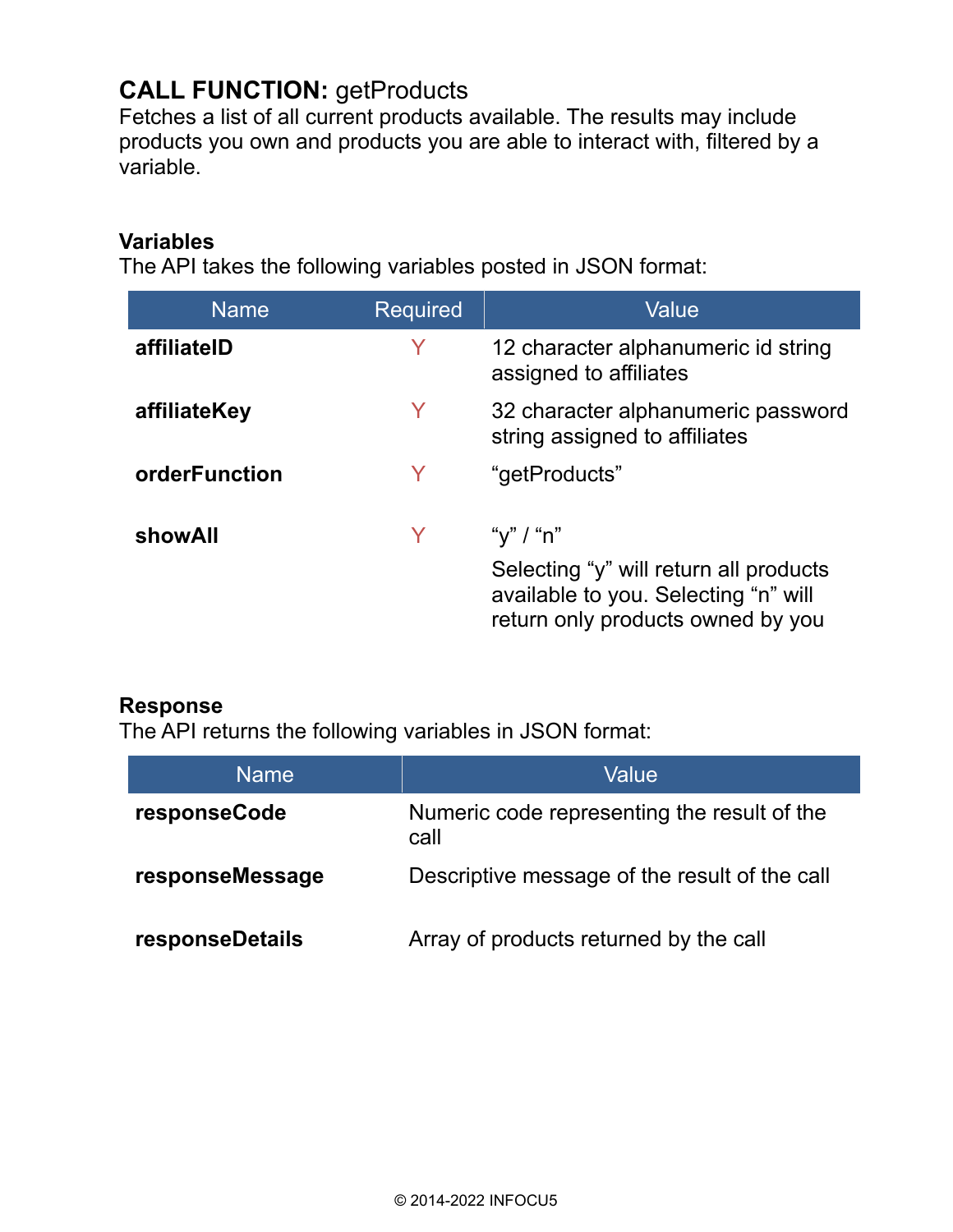### **responseDetails (array structure)**

| productID<br>productName<br>productCurrency<br>productPrice<br>productTrialPrice<br>productTrialDays<br>productConversionPrice<br>productRecurringPrice<br>productRecurringDays<br>productRecurringCount<br>productVendor<br>productMerchant<br>productMerchantIDs<br>$\{ ex.$ | <b>Product ID</b><br><b>Product Name</b><br>3 character currency code<br>Product price per unit<br>Product trial price (optional)<br>Product trial days (optional)<br>Product conversion price (optional)<br>Product recurring price (optional)<br>Product recurring days (optional)<br>Product recurring count (optional)<br><b>Vendor Name</b><br>Merchant Name<br>Array of product codes for merchant configuration |
|--------------------------------------------------------------------------------------------------------------------------------------------------------------------------------------------------------------------------------------------------------------------------------|------------------------------------------------------------------------------------------------------------------------------------------------------------------------------------------------------------------------------------------------------------------------------------------------------------------------------------------------------------------------------------------------------------------------|
| productid<br>campaignId<br>shippingId<br>}                                                                                                                                                                                                                                     | "111"<br>"222"<br>"333"                                                                                                                                                                                                                                                                                                                                                                                                |
|                                                                                                                                                                                                                                                                                |                                                                                                                                                                                                                                                                                                                                                                                                                        |

## **Response Codes**

The API will return the following response codes in JSON format:

| Code | Value                                               |
|------|-----------------------------------------------------|
| 1    | <b>Success</b>                                      |
| 80   | Improperly formatted request (JSON format required) |
| 100  | Invalid ID and Transaction Key combination          |
| 343  | No Products available                               |
| 800  | Invalid function                                    |
| 900  | The interface encountered an error                  |
|      |                                                     |

#### **Example JSON format**

The following is an example of a properly formatted JSON data structure for the API post:

```
{
 "affiliateID": "_AFFILIATE_ID_",
 "affiliateKey": "_AFFILIATE_KEY_",
 "orderFunction": "getProducts",
```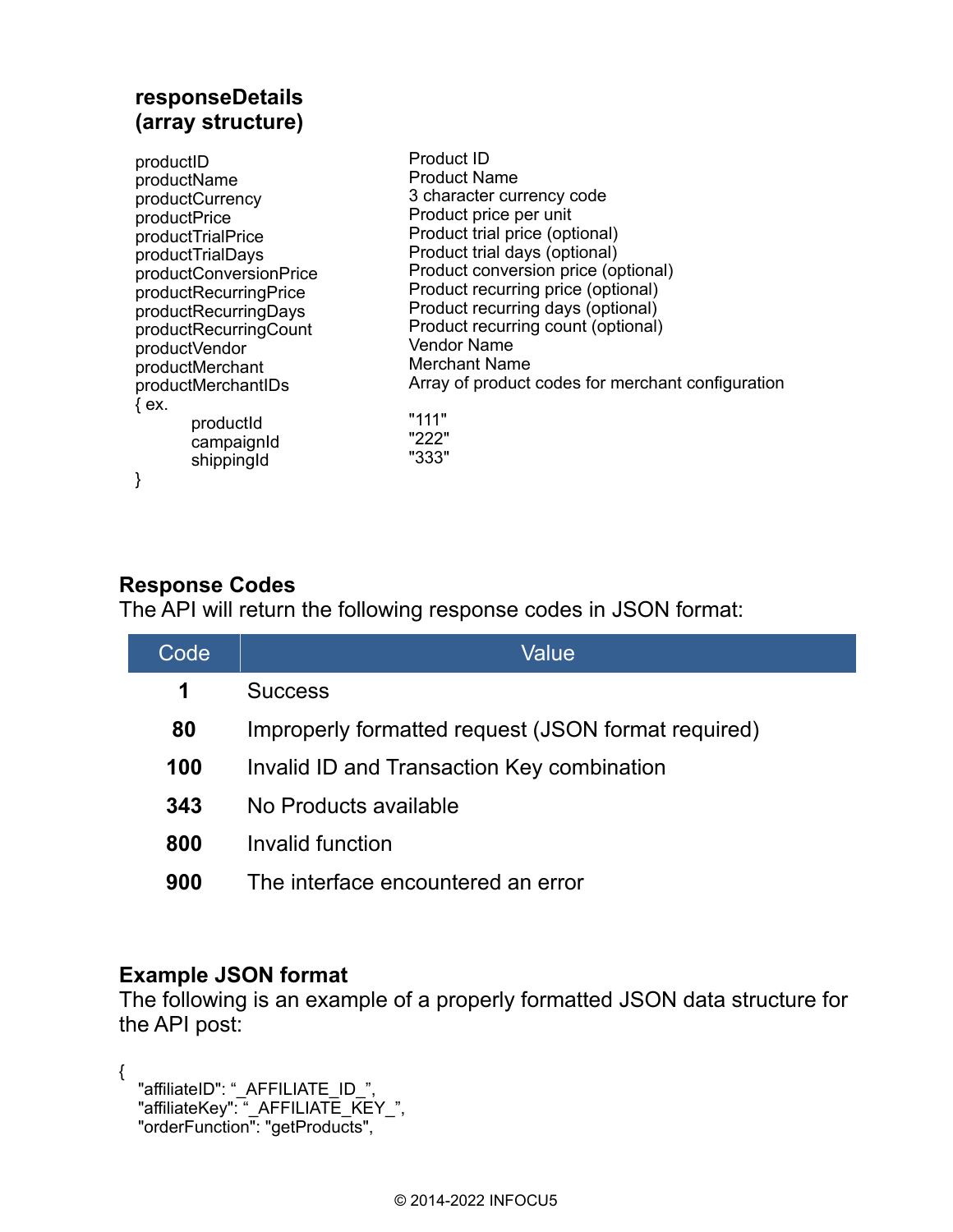```
 "showAll": "n"
}
```
The following is an example of a JSON formatted return result for a successful transaction:

```
{
   "responseCode": 1,
   "responseMessage": "Success",
   "responseDetails": [
     \{ "productID": "PROD1111",
        "productName": "Product Name",
        "productCurrency": "USD",
        "productPrice": "19.99",
        "productTrialPrice": "",
        "productTrialDays": null,
        "productConversionPrice": "",
        "productRecurringPrice": "",
        "productRecurringDays": null,
        "productRecurringCount": null,
        "productVendor": "Product Vendor",
        "productMerchant": "Merchant CRM: Test",
        "productMerchantIDs": {
 "productId": "111",
 "campaignId": "222",
           "shippingId": "333"
        }
     }
   ]
}
```

```
{
   "responseCode": 343,
   "responseMessage": "No Products Available"
}
```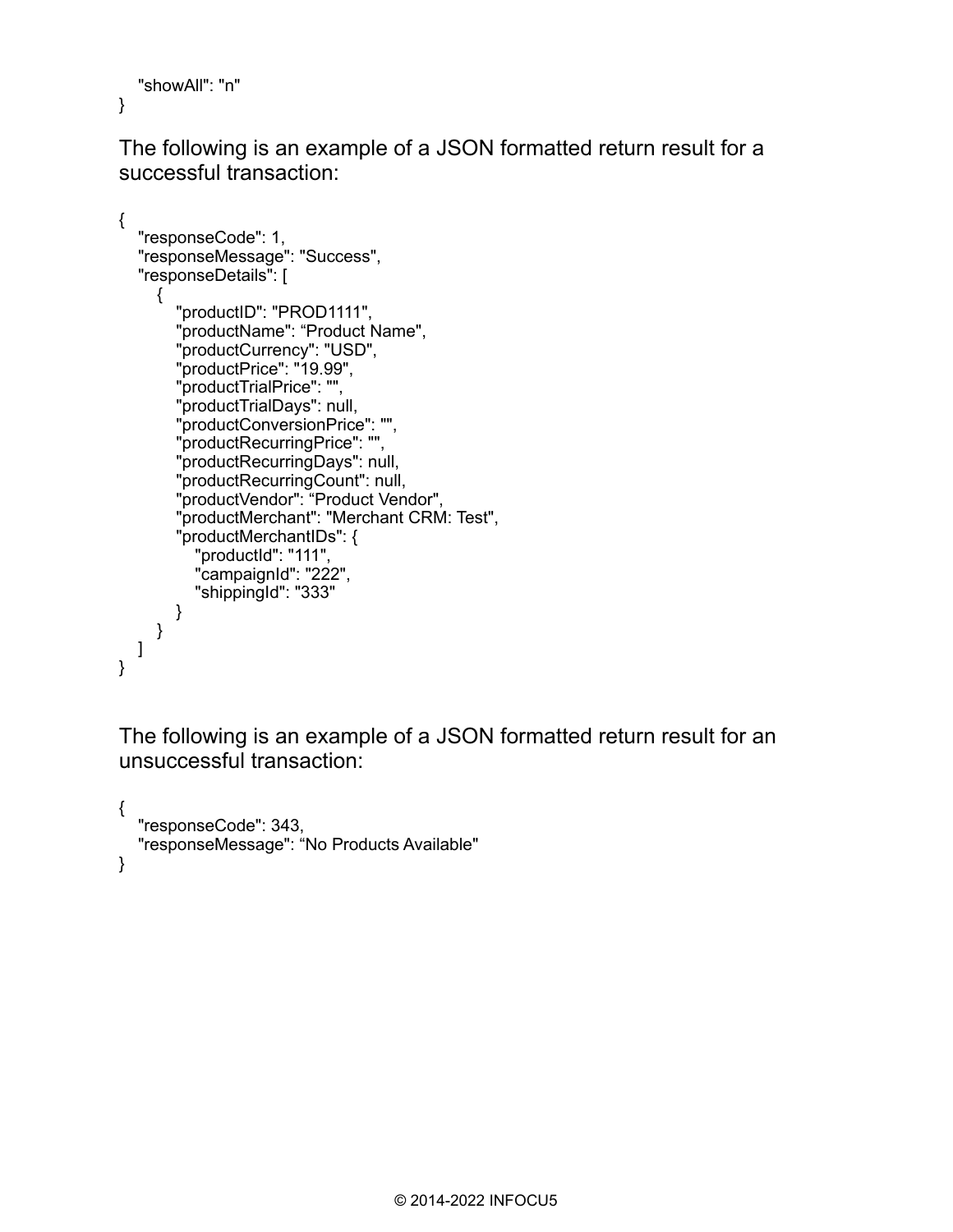## **CALL FUNCTION:** getSites

Fetches a list of all current sites available. The results include sites you are able to link products with.

#### **Variables**

The API takes the following variables posted in JSON format:

| <b>Name</b>   | <b>Required</b> | Value                                                               |
|---------------|-----------------|---------------------------------------------------------------------|
| affiliateID   |                 | 12 character alphanumeric id string<br>assigned to affiliates       |
| affiliateKey  | V               | 32 character alphanumeric password<br>string assigned to affiliates |
| orderFunction |                 | "getSites"                                                          |

#### **Response**

The API returns the following variables in JSON format:

| <b>Name</b>                                 | Value                                               |  |
|---------------------------------------------|-----------------------------------------------------|--|
| responseCode                                | Numeric code representing the result of the<br>call |  |
| responseMessage                             | Descriptive message of the result of the call       |  |
| <b>responseDetails</b>                      | Array of sites returned by the call                 |  |
| <b>responseDetails</b><br>(array structure) |                                                     |  |
| sitelD<br>siteName<br>siteURL               | Site ID<br>Site Name<br><b>Site URL</b>             |  |

## **Response Codes**

The API will return the following response codes in JSON format: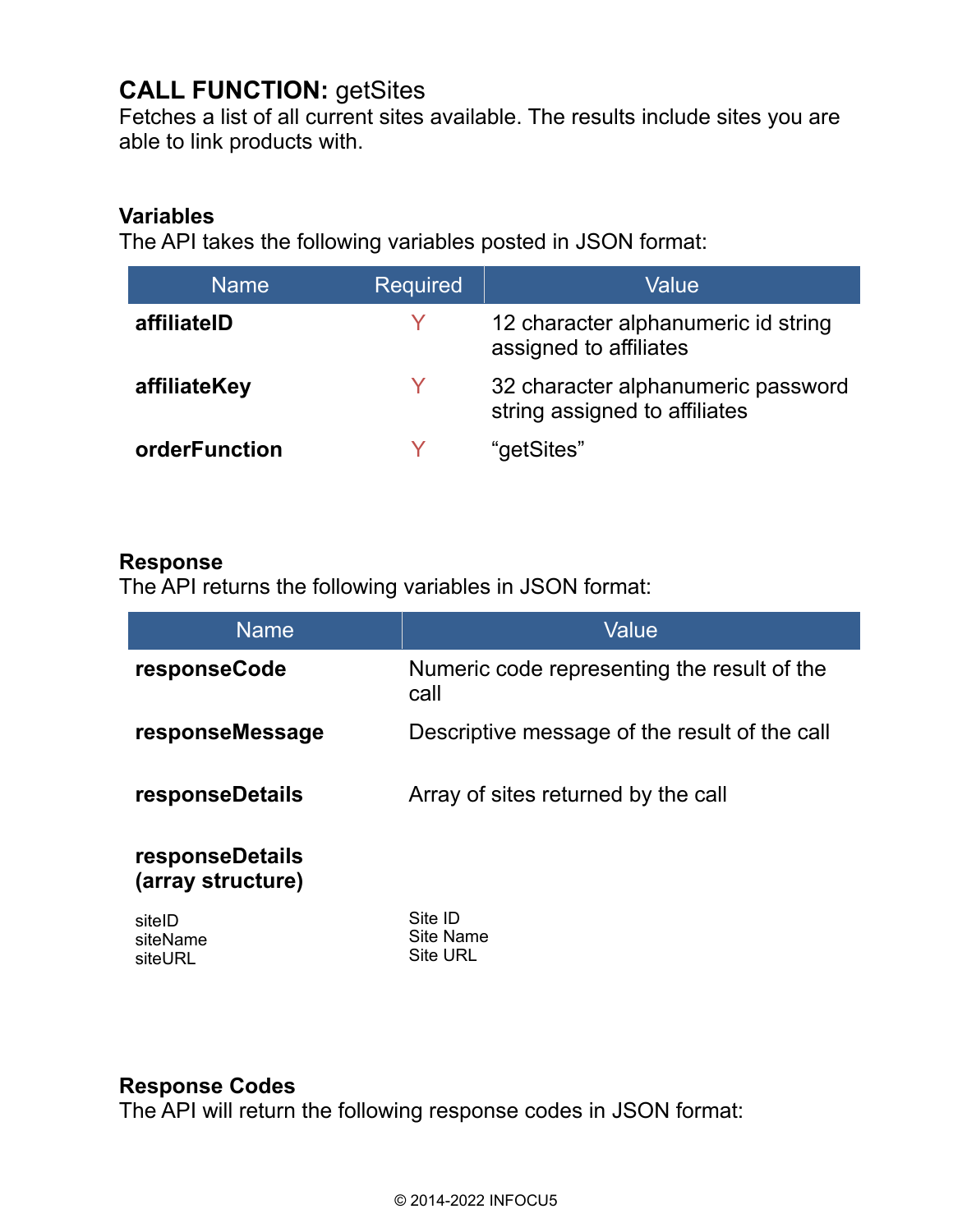| Code | Value                                               |
|------|-----------------------------------------------------|
| 1    | <b>Success</b>                                      |
| 80   | Improperly formatted request (JSON format required) |
| 100  | Invalid ID and Transaction Key combination          |
| 295  | No Sites available                                  |
| 800  | Invalid function                                    |
| 900  | The interface encountered an error                  |

## **Example JSON format**

The following is an example of a properly formatted JSON data structure for the API post:

```
{
 "affiliateID": "_AFFILIATE_ID_",
 "affiliateKey": "_AFFILIATE_KEY_",
   "orderFunction": "getSites"
}
```
The following is an example of a JSON formatted return result for a successful transaction:

```
{
   "responseCode": 1,
   "responseMessage": "Success",
   "responseDetails": [
      {
        "siteID": 101,
        "siteName": "Test Site Name",
        "siteURL": "http:www.siteurl.com"
      }
   ]
}
```

```
{
   "responseCode": 295,
   "responseMessage": "No Sites available"
}
```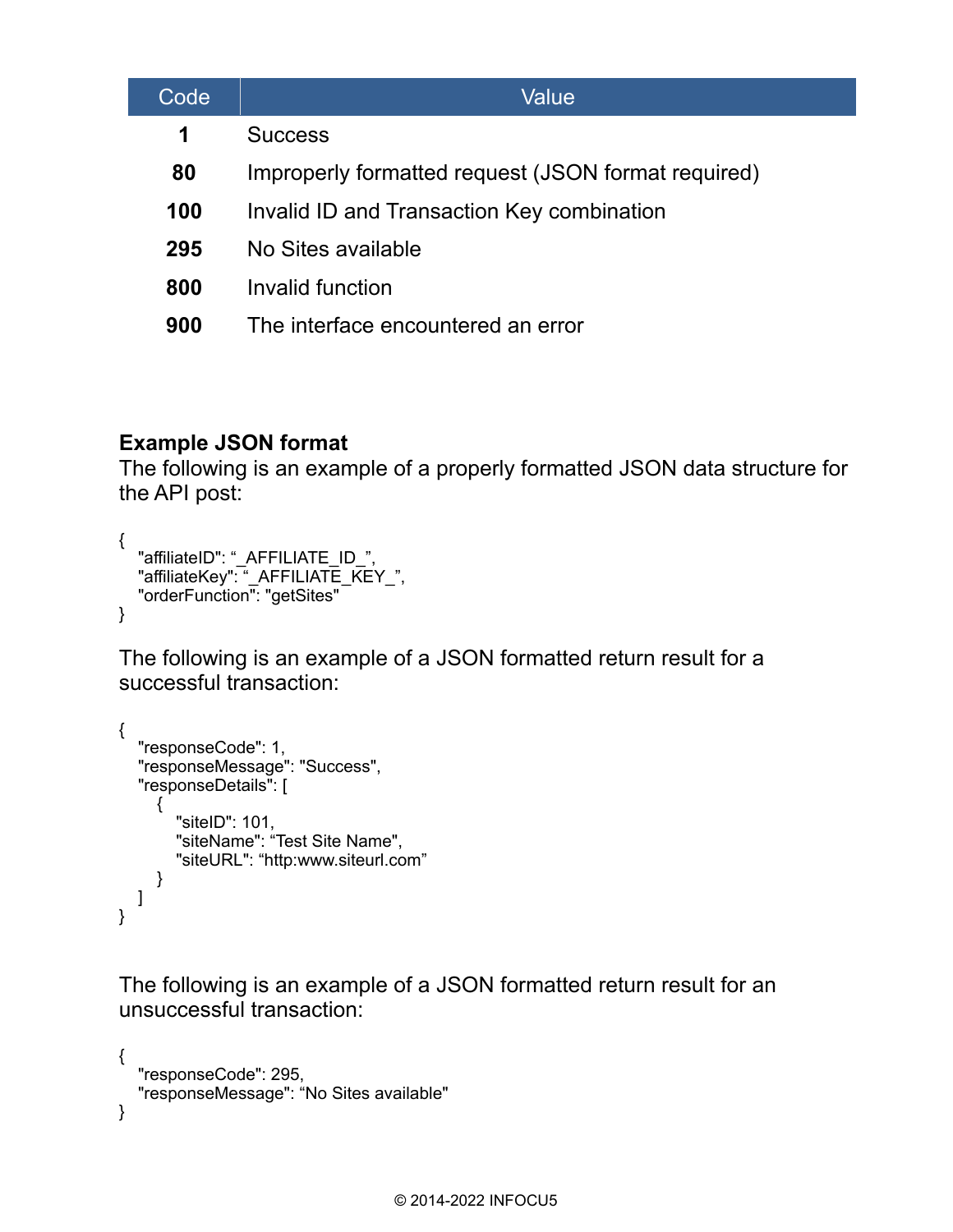# **CALL FUNCTION:** importProducts

Imports product records directly from an external CRM. Multiple products can be inserted at a time.

#### **Variables**

The API takes the following variables posted in JSON format:

| <b>Name</b>                                                                                                                                                                                                                                                                                                          | Required                                                                | Value                                                                                                                                                                                                                                                                                                                                                                                                                                                                                                                                  |
|----------------------------------------------------------------------------------------------------------------------------------------------------------------------------------------------------------------------------------------------------------------------------------------------------------------------|-------------------------------------------------------------------------|----------------------------------------------------------------------------------------------------------------------------------------------------------------------------------------------------------------------------------------------------------------------------------------------------------------------------------------------------------------------------------------------------------------------------------------------------------------------------------------------------------------------------------------|
| affiliateID                                                                                                                                                                                                                                                                                                          | Y                                                                       | 12 character alphanumeric id string<br>assigned to affiliates                                                                                                                                                                                                                                                                                                                                                                                                                                                                          |
| affiliateKey                                                                                                                                                                                                                                                                                                         | Y                                                                       | 32 character alphanumeric password<br>string assigned to affiliates                                                                                                                                                                                                                                                                                                                                                                                                                                                                    |
| orderFunction                                                                                                                                                                                                                                                                                                        | Y                                                                       | "importProducts"                                                                                                                                                                                                                                                                                                                                                                                                                                                                                                                       |
| merchantID                                                                                                                                                                                                                                                                                                           | Y                                                                       | Numeric ID of merchant account<br>orders are associated with (can be<br>found with the 'getMerchants'<br>method)                                                                                                                                                                                                                                                                                                                                                                                                                       |
| products                                                                                                                                                                                                                                                                                                             | Y                                                                       | Array of product records                                                                                                                                                                                                                                                                                                                                                                                                                                                                                                               |
| products<br>(array structure)                                                                                                                                                                                                                                                                                        |                                                                         |                                                                                                                                                                                                                                                                                                                                                                                                                                                                                                                                        |
| productName<br>productVariantName<br>productDescription<br>productSite<br>productCurrency<br>productPrice<br>productTrialPrice<br>productTrialDays<br>productConversionPrice<br>productRecurringPrice<br>productRecurringDays<br>productRecurringCount<br>productShipping<br>productOrderMultiple<br>productIDs<br>{ | Y<br>N<br>N<br>Ÿ<br>Y<br>Ÿ<br>N<br>N<br>N<br>N<br>N<br>N<br>N<br>Y<br>Ÿ | <b>Product Base Name</b><br><b>Product Variant Name</b><br><b>Product Description</b><br>Product siteID (found with getSites method)<br>3 Character Product Currency<br><b>Product Price for sale</b><br><b>Product Trial Price</b><br><b>Product Trial Days</b><br><b>Product Conversion Price</b><br><b>Product Recurring Price</b><br><b>Product Recurring Days</b><br><b>Product Recurring Count</b><br><b>Product Shipping Price</b><br>Can multiple Products be ordered (y/n)<br>Array of Product IDs for Merchant configuration |
| _VAR_NAME_<br>}                                                                                                                                                                                                                                                                                                      |                                                                         | _VAR_VALUE_                                                                                                                                                                                                                                                                                                                                                                                                                                                                                                                            |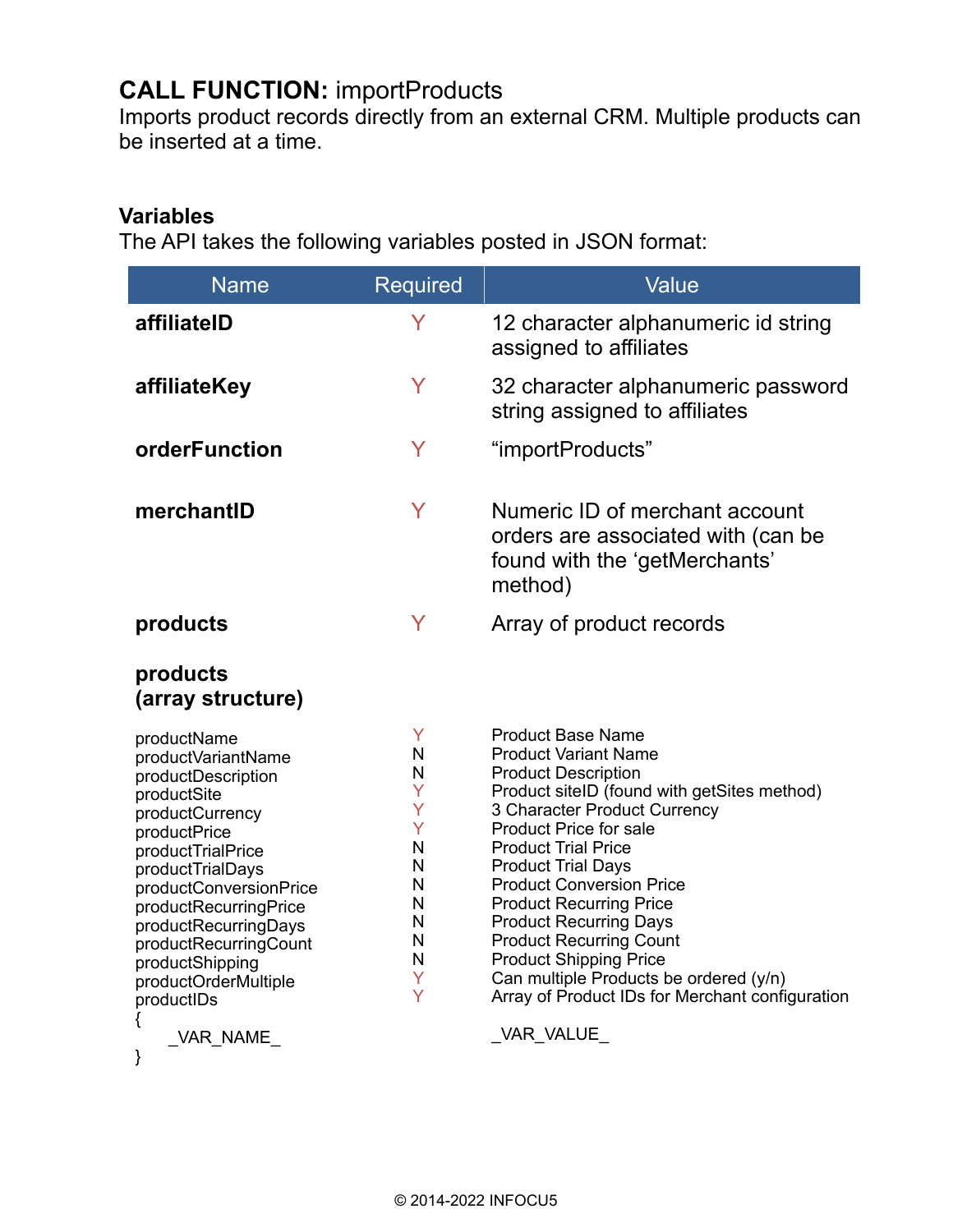#### **Response**

The API returns the following variables in JSON format:

| <b>Name</b>                          | Value                                                                   |
|--------------------------------------|-------------------------------------------------------------------------|
| responseCode                         | Numeric code representing the result of the<br>call                     |
| responseMessage                      | Descriptive message of the result of the call                           |
| responseDetails                      | Array of product results from the call                                  |
| responseDetails<br>(array structure) |                                                                         |
| {<br>code<br>message                 | Response code for product record<br>Response message for product record |

#### **Response Codes**

The API will return the following response codes in JSON format:

| Code | Value                                               |
|------|-----------------------------------------------------|
| 1    | <b>Success</b>                                      |
| 80   | Improperly formatted request (JSON format required) |
| 100  | Invalid ID and Transaction Key combination          |
| 106  | Missing product records                             |
| 341  | No Product/Merchant identifiers found               |
| 342  | Product already exists                              |
| 343  | No Products available                               |
| 344  | <b>Error creating Product record</b>                |
| 380  | No orders imported                                  |
| 390  | Mixed success/failure                               |
| 800  | Invalid function                                    |
| 900  | The interface encountered an error                  |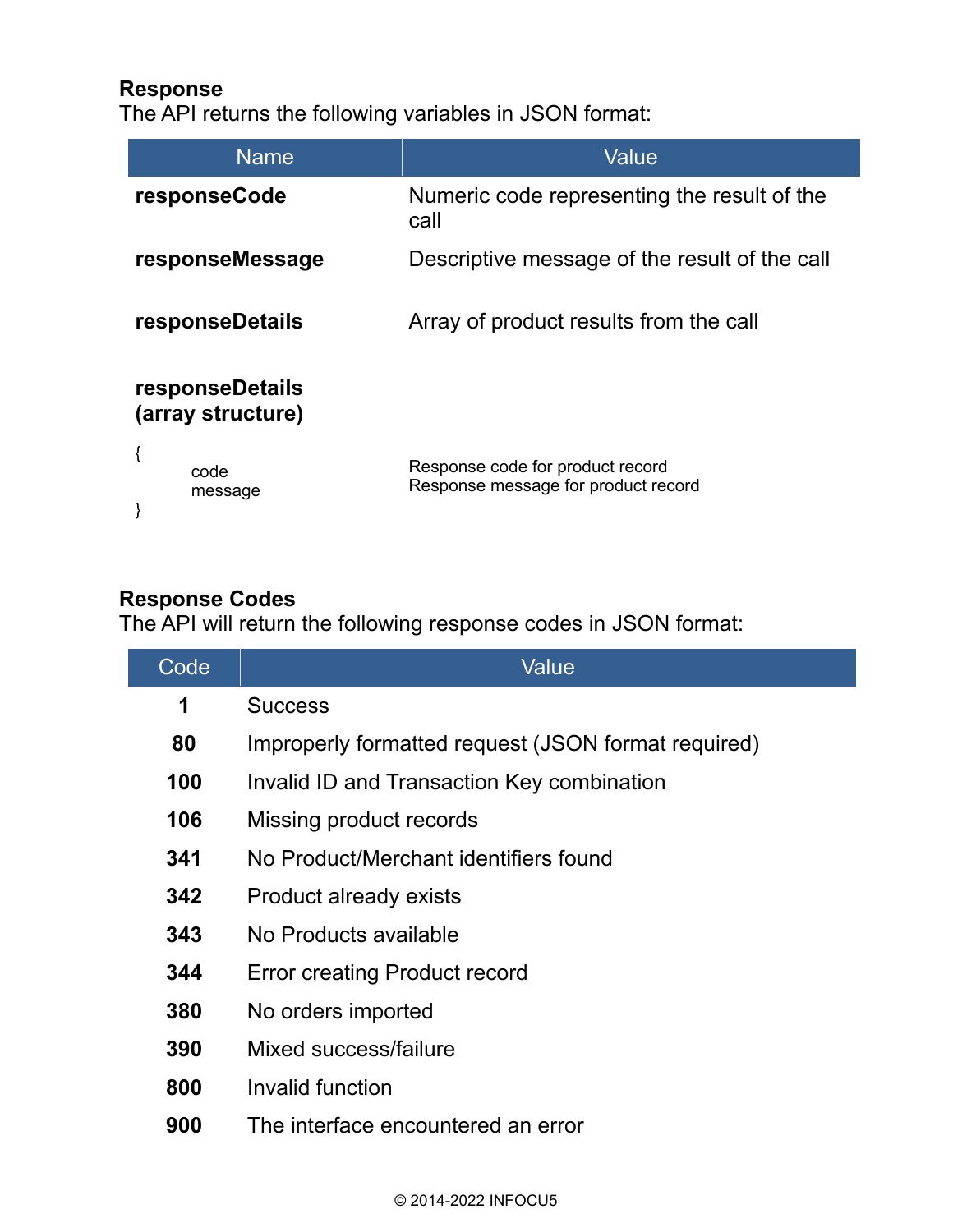## **Example JSON format**

The following is an example of a properly formatted JSON data structure for the API post:

```
{
 "affiliateID": "_AFFILIATE_ID_",
 "affiliateKey": "_AFFILIATE_KEY_",
  "merchantID": " MERCHANT_ID
   "orderFunction": "importProducts",
   "products": [
\{ "productName": "Test Product",
       "productVariantName": "Test Product in Blue",
       "productDescription": "Description of Test Product",
       "productSite": "_SITE_ID_",
       "productCurrency": "USD",
       "productPrice": "19.99",
       "productTrialPrice": "0.00",
       "productTrialDays": "",
       "productConversionPrice": "",
       "productRecurringPrice": "",
       "productRecurringDays": "",
       "productRecurringCount": "",
       "productShipping": "0.00",
       "productOrderMultiple": "y",
       "productIDs": {
               "productId": "111"
       }
   }
   ]
}
```
The following is an example of a JSON formatted return result for a successful transaction:

```
{
    "responseCode": 1,
    "responseMessage": "Success",
    "responseDetails": [
      \mathcal{L}_{\mathcal{L}} "code": 1,
          "message": "Success (Product {"productId":"111"} imported)"
       }
   ]
}
```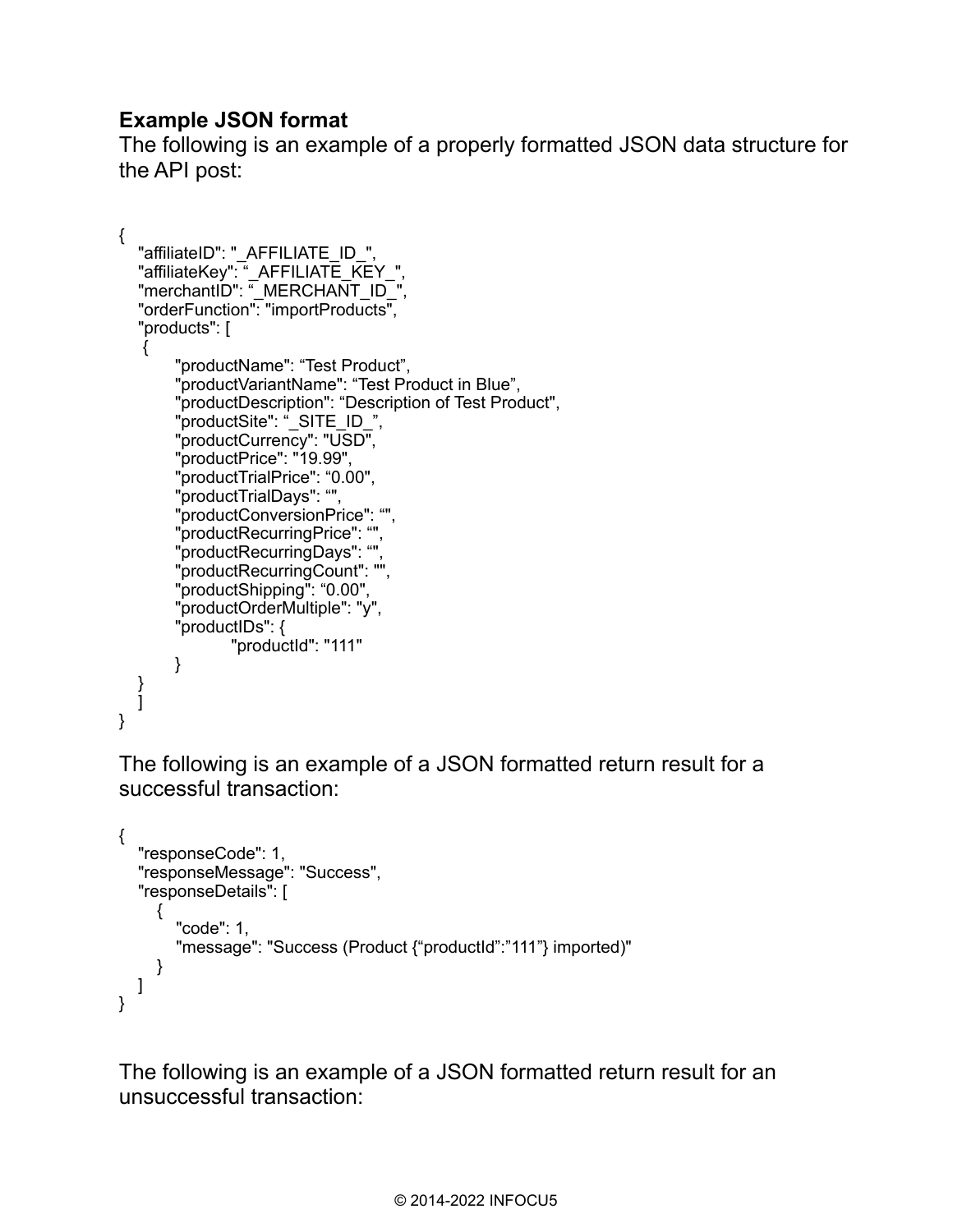```
{
 "responseCode": 380,
 "responseMessage": "No products imported",
 "responseDetails": [
    \{ "code": 110,
 "message": "Required fields (productName,productSite,productCurrency,productPrice)"
 }
 ]
}
```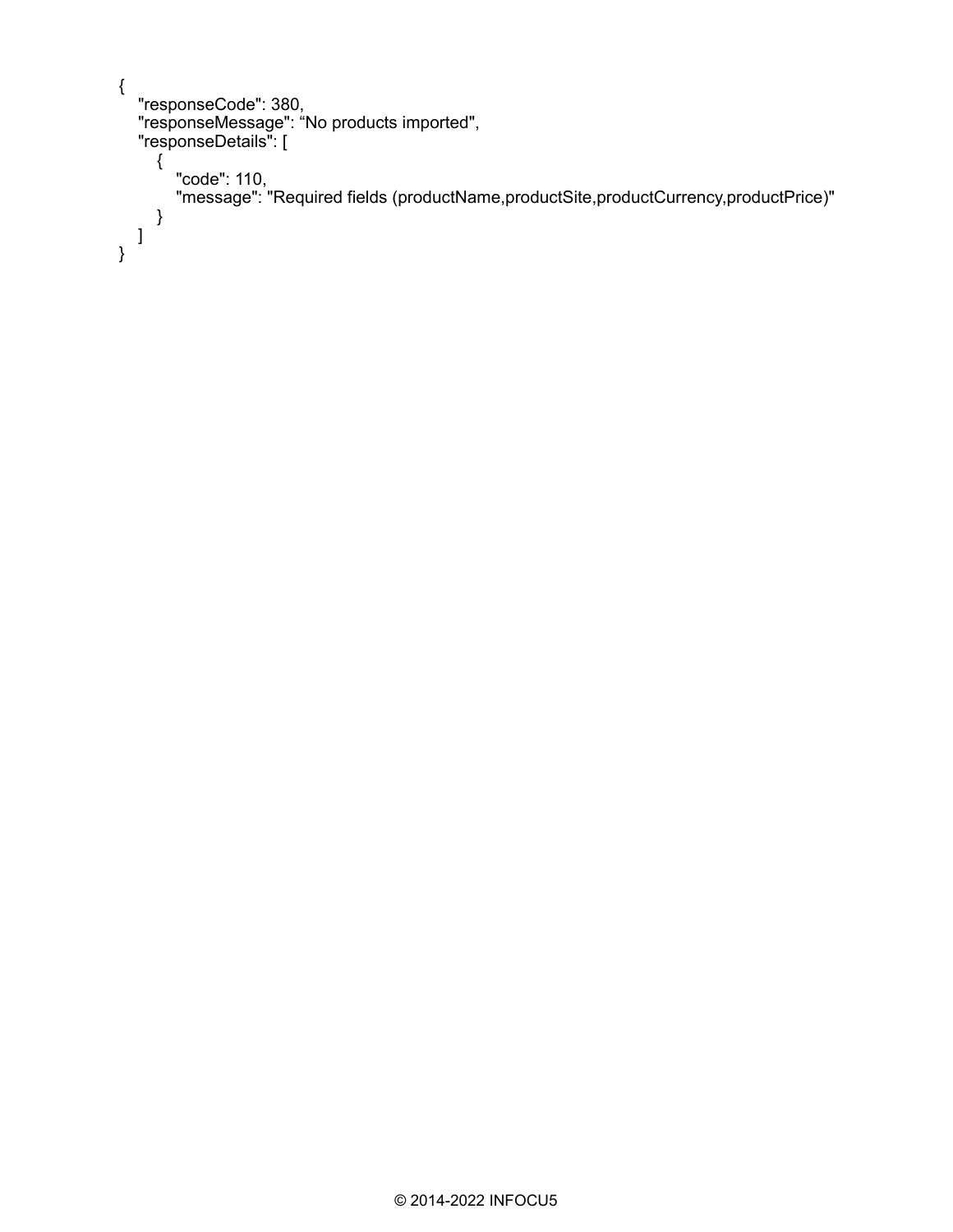# **CALL FUNCTION:** importOrders

Imports order records that were made outside of the INFOCU5 platform. Multiple orders can be inserted at a time.

#### **Variables**

The API takes the following variables posted in JSON format:

| <b>Name</b>   | <b>Required</b> | Value                                                                                                            |
|---------------|-----------------|------------------------------------------------------------------------------------------------------------------|
| affiliateID   | Y               | 12 character alphanumeric id string<br>assigned to affiliates                                                    |
| affiliateKey  | Y               | 32 character alphanumeric password<br>string assigned to affiliates                                              |
| orderFunction | Y               | "importOrders"                                                                                                   |
| merchantID    | Y               | Numeric ID of merchant account<br>orders are associated with (can be<br>found with the 'getMerchants'<br>method) |
| orderRecords  |                 | Array of order records                                                                                           |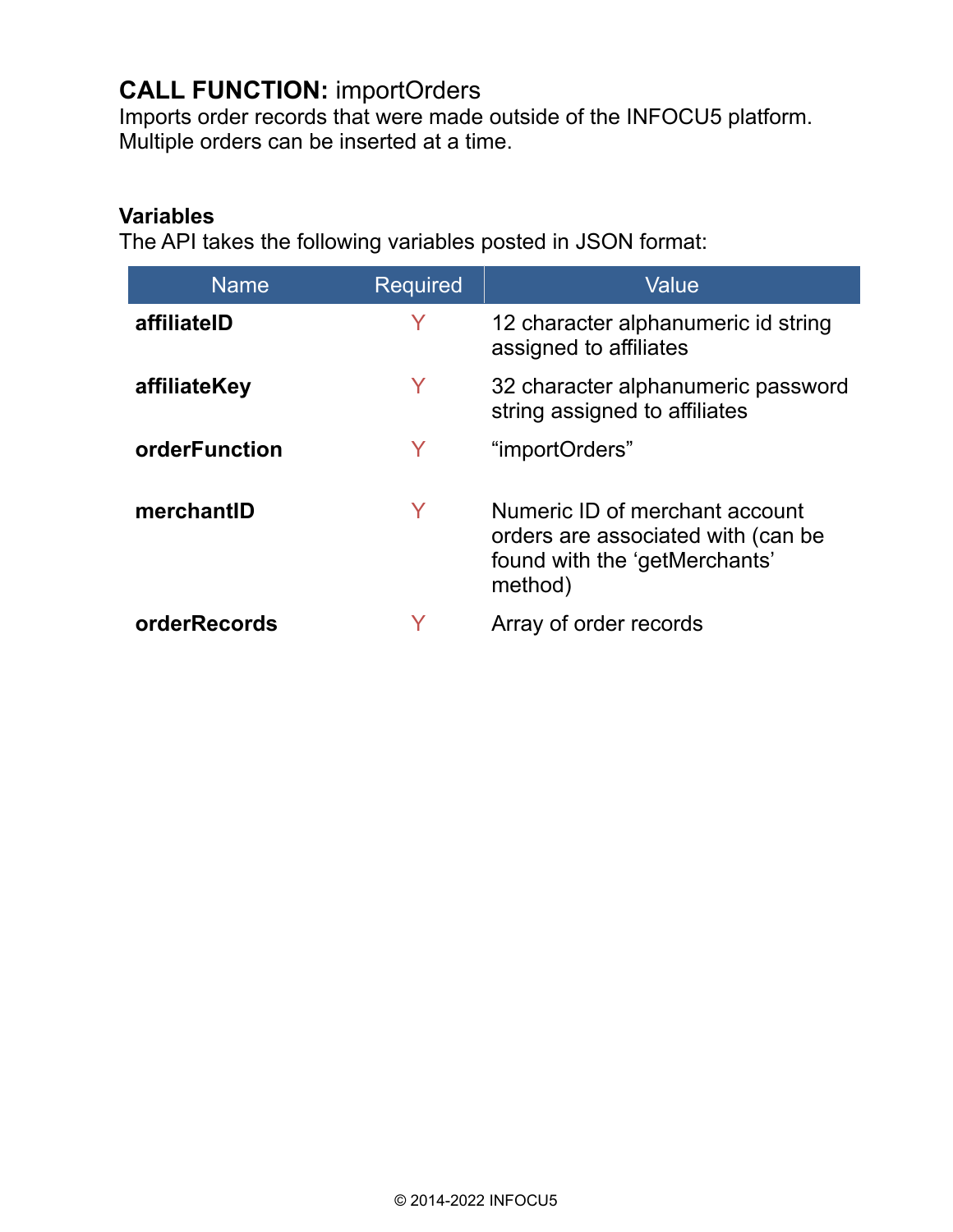## **orderRecords (array structure)**

| orderID           | Y | Order ID                                           |
|-------------------|---|----------------------------------------------------|
| orderDate         | Ÿ | Order Datetime (YYYY-MM-DDTHH:MM:SS)               |
| customerID        | Y | <b>Customer ID</b>                                 |
| campaignID        | Y | <b>INFOCU5 Campaign order is being assigned to</b> |
| billingNameFirst  | Y | <b>Billing Name First</b>                          |
| billingNameLast   | Ÿ | <b>Billing Name Last</b>                           |
| billingAddress    | Y | <b>Billing Address</b>                             |
| billingAddress2   | N | <b>Billing Address 2</b>                           |
| billingCity       | Y | <b>Billing City</b>                                |
| billingState      | Ÿ | Billing State (US 2 digit)                         |
| billingZip        | Ÿ | <b>Billing Zip</b>                                 |
| billingCountry    | Y | Billing Country (2 digit)                          |
| billingPhone      | Ÿ | <b>Billing Phone</b>                               |
| emailAddress      | Y | <b>Customer Email Address</b>                      |
| shippingNameFirst | Ÿ | <b>Shipping Name First</b>                         |
| shippingNameLast  | Y | <b>Shipping Name Last</b>                          |
| shippingAddress   | Y | <b>Shipping Address</b>                            |
| shippingAddress2  | N | <b>Shipping Address 2</b>                          |
| shippingCity      | Y | <b>Shipping City</b>                               |
| shippingState     | Y | Shipping State (US 2 digit)                        |
| shippingZip       | Y | Shipping Zip                                       |
| shippingCountry   | Y | Shipping Country (2 digit)                         |
| shippingPhone     | Ÿ | <b>Shipping Phone</b>                              |
| orderSubTotal     | Y | Order Sub-Total                                    |
| orderTax          | Y | Order Tax                                          |
| orderShipping     | Y | <b>Order Shipping</b>                              |
| orderTotal        | Y | <b>Order Total</b>                                 |
| paymentType       | Ÿ | Payment Type (VISA, MC, AMEX, DC)                  |
| paymentLast4      | N | Payment Last 4 (1111)                              |
| paymentExpiration | N | Payment Expiration (MM/YYYY)                       |
| orderProducts     | Y | Array of products in order                         |
| {                 |   |                                                    |
| productName       | Y | <b>Product Name</b>                                |
| productQuantity   | Y | <b>Product Quantity</b>                            |
| productPrice      | Y | <b>Product Price for sale</b>                      |
| productTax        | Y | <b>Product Tax</b>                                 |
| productShipping   | Ÿ | <b>Product Shipping Amount</b>                     |
| productIDs        | Y | Array of Product IDs for Merchant configuration    |
| ₹                 |   |                                                    |
| VAR NAME          | Υ | _VAR_VALUE_                                        |
| }                 |   |                                                    |
| }                 |   |                                                    |

## **Response**

| Value<br><b>Name</b> |
|----------------------|
|----------------------|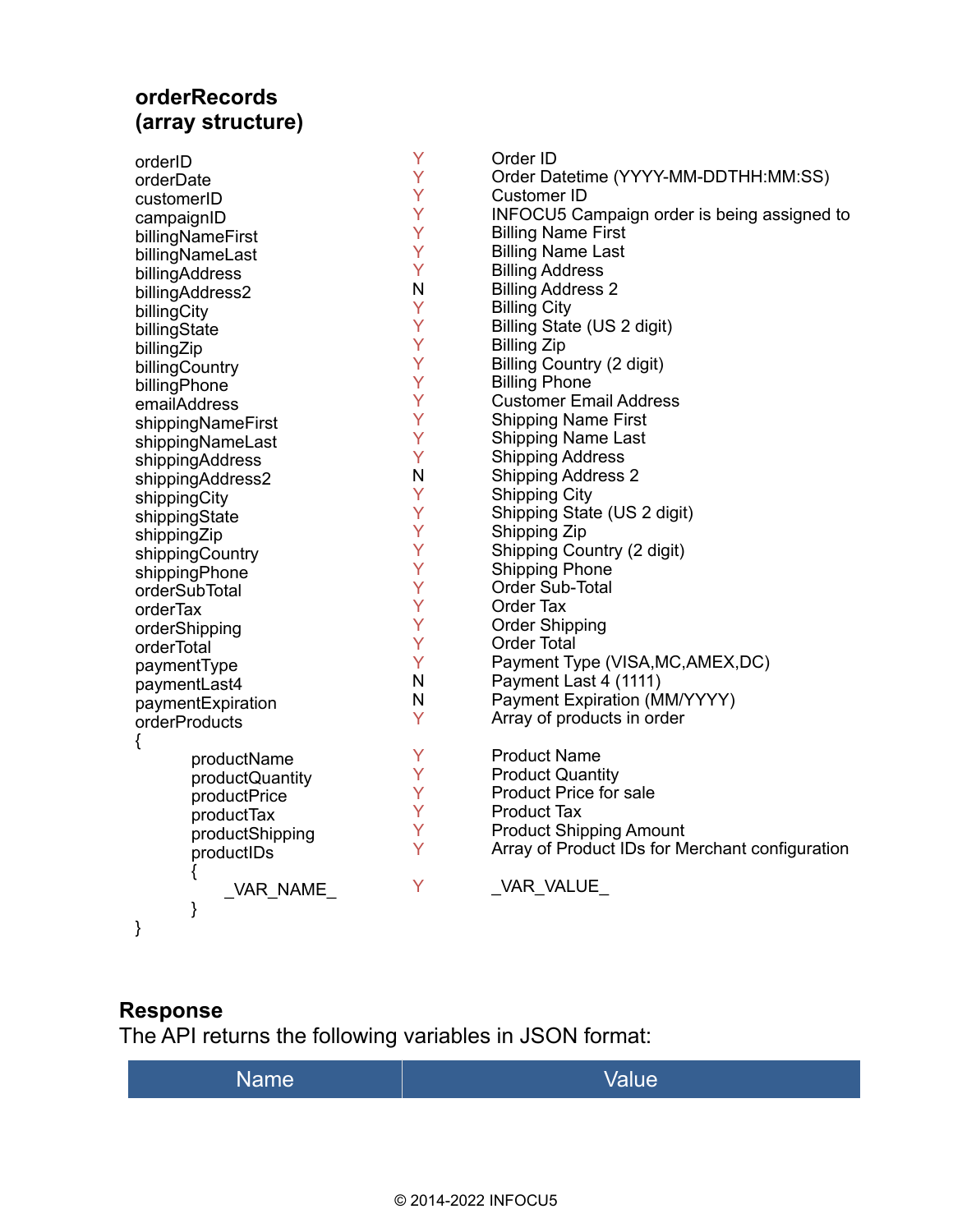|                                      | responseCode    | Numeric code representing the result of the<br>call                 |
|--------------------------------------|-----------------|---------------------------------------------------------------------|
|                                      | responseMessage | Descriptive message of the result of the call                       |
|                                      | responseDetails | Array of order results from the call                                |
| responseDetails<br>(array structure) |                 |                                                                     |
| {                                    | code<br>message | Response code for order record<br>Response message for order record |

### **Response Codes**

The API will return the following response codes in JSON format:

| Code | Value                                               |  |
|------|-----------------------------------------------------|--|
| 1    | <b>Success</b>                                      |  |
| 80   | Improperly formatted request (JSON format required) |  |
| 100  | Invalid ID and Transaction Key combination          |  |
| 105  | Missing order records                               |  |
| 110  | <b>Required fields</b>                              |  |
| 120  | A valid email address is required                   |  |
| 140  | Invalid billing phone                               |  |
| 150  | Invalid billing state/country/region                |  |
| 160  | Invalid billing zip/postal code                     |  |
| 180  | Invalid shipping phone                              |  |
| 190  | Invalid shipping state/country/region               |  |
| 200  | Invalid shipping zip/postal code                    |  |
| 210  | Invalid shipping country                            |  |
| 220  | Error creating customer record                      |  |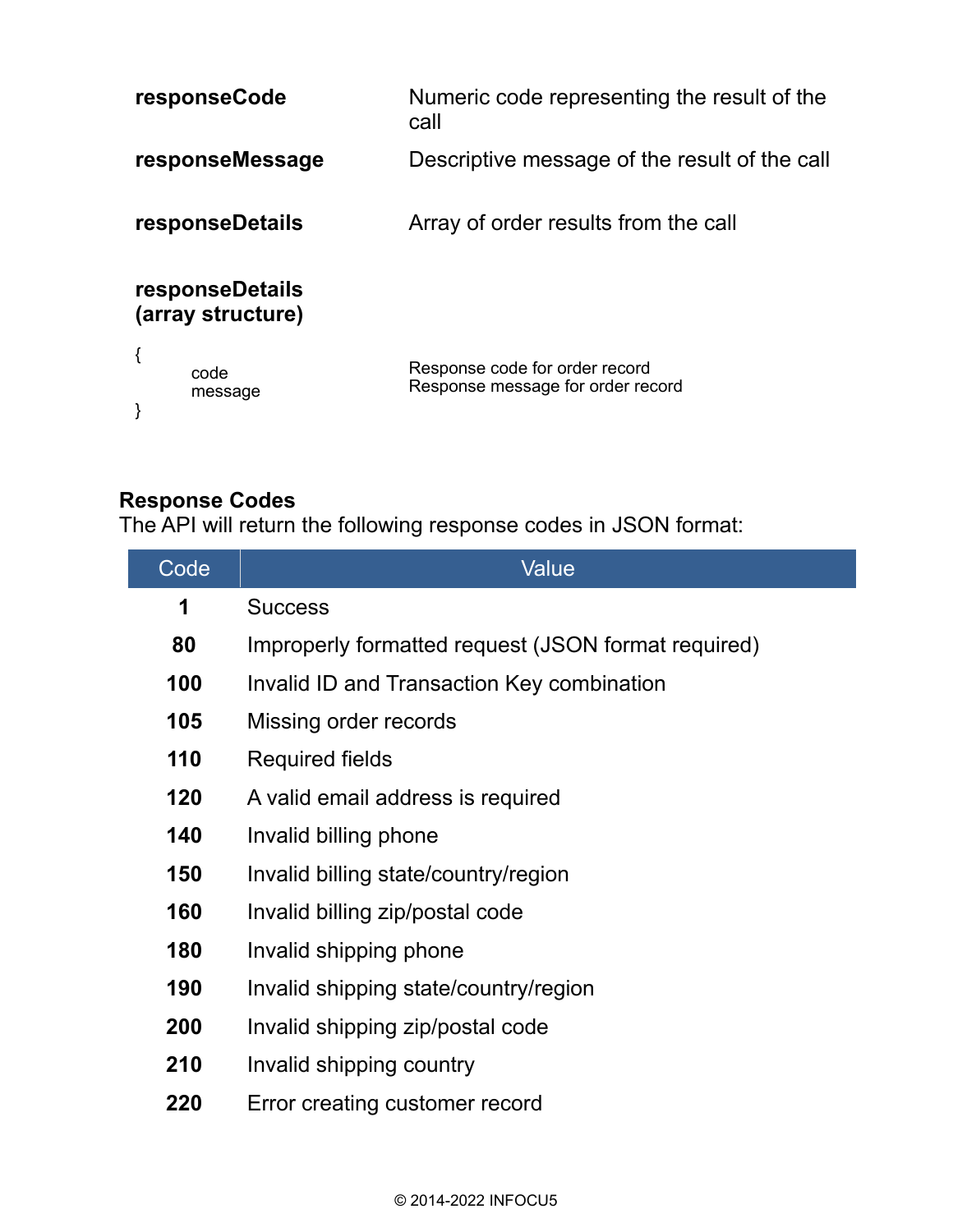- **225** Could not locate product by IDs
- **300** Missing or invalid Campaign ID
- **345** Product is not available to this Campaign
- **380** No orders imported
- **390** Mixed success/failure
- **800** Invalid function
- **900** The interface encountered an error

### **Example JSON format**

{

The following is an example of a properly formatted JSON data structure for the API post:

```
 "affiliateID": "_AFFILIATE_ID_",
  "affiliateKey": "_AFFILIATE_KEY_",
  "merchantID": "_MERCHANT_ID_",
   "orderFunction": "importOrders",
   "orderRecords": [
    \{ "orderID": "1188991013134",
        "orderDate": "2021-10-20T15:33:42",
        "customerID": "cus_JiohY6SCiS3EsZ",
        "campaignID": "1111",
        "billingNameFirst": "Test",
        "billingNameLast": "Tester",
        "billingAddress": "111 Test Ln.",
        "billingAddress2": "",
 "billingCity": "Testville",
 "billingState": "FL",
        "billingZip": "32601",
        "billingCountry": "US",
        "billingPhone": "8885551212",
        "emailAddress": "testing@infocu5.com",
        "shippingNameFirst": "Ship Test",
        "shippingNameLast": "Ship Tester",
        "shippingAddress": "111 Ship Test Ln.",
        "shippingAddress2": "Apt. 1",
        "shippingCity": "Shipville",
        "shippingState": "CA",
        "shippingZip": "91108",
        "shippingCountry": "US",
        "shippingPhone": "8885551212",
        "orderSubTotal": "89.94",
        "orderTax": "0.00",
        "orderShipping": "9.95",
        "orderTotal": "99.89",
```